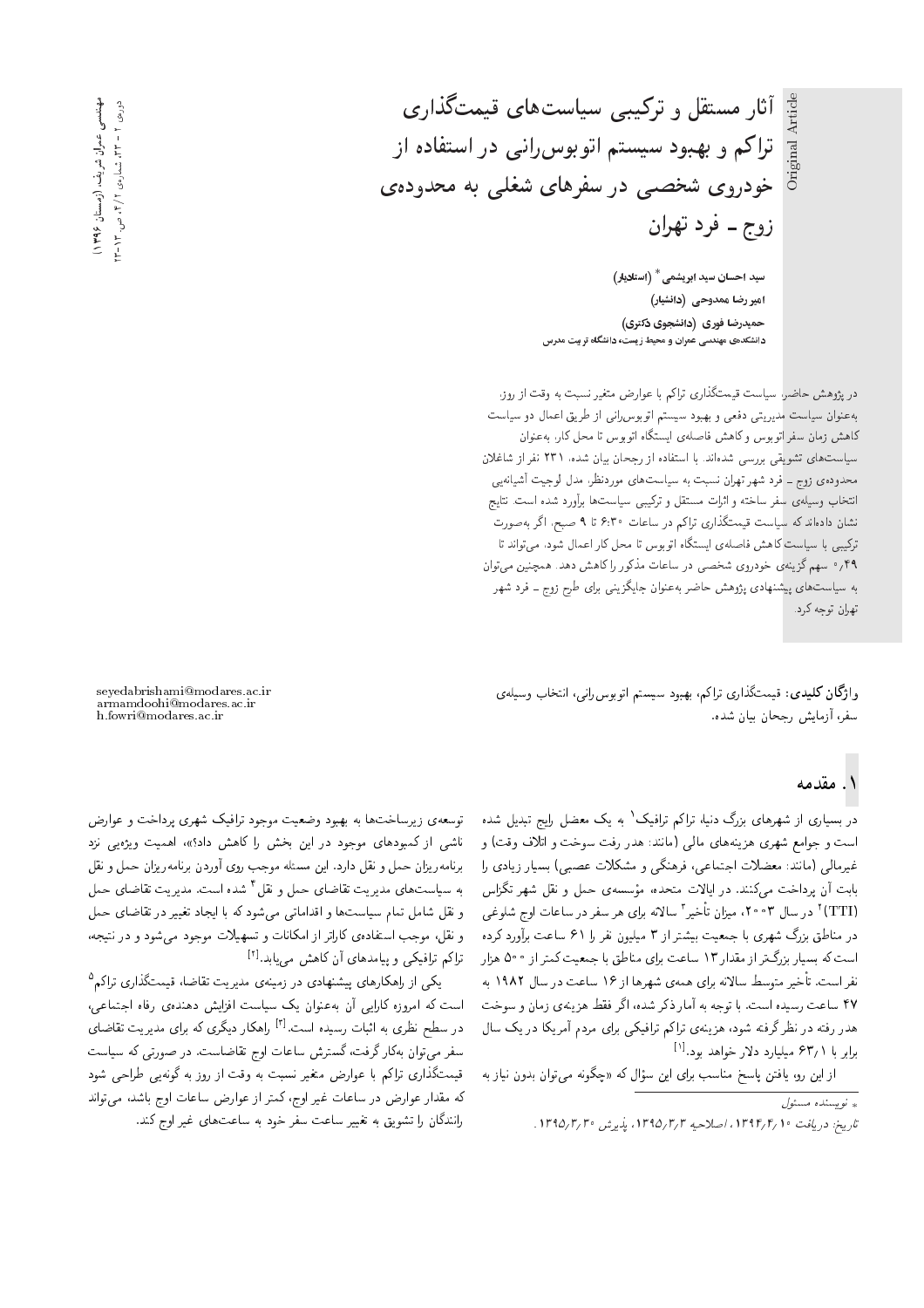بهبود سیستمهای حمل و نقل همگانی نیز یکی دیگر از سیاستهایی است که در راستای مدیریت تقاضای سفر استفاده میشود. استفاده از سیاست های تشویقی مانند بهبود حمل و نقل همگانی در کنار سیاستهای دفعی مانند قیمتگذاری تراکم، دستکم از دو نظر قابل دفاع است: اول، اینکه پیادهسازی سیاستهای دفعی باعث کاهش تمایل برخی از استفادهکنندگان شبکه در استفاده از خودروی شخصی میشود؛ در نتیجه ممکن است تمایل این افراد برای استفاده از سایر شیوههای حمل و نقلی را افزایش دهد. بنابراین، لازم است سیاستهایی در جهت افزایش ظرفیت و مطلوبیت شیوههای جایگزینی که کارایی بیشتری دارند، اتخاذ شود. دوم، اینکه به دلیل محدودیتهایی که سیاستهای دفعی به استفادهکنندگان تحمیل میکنند، عموماً اعمال این سیاستها نارضایتی استفادهکنندگان را با خود به همراه دارد. پذیرش یک سیاست توسط عموم استفادهکنندگان، یکی از عوامل مهم در موفقیتآمیز بودن اجرای آن سیاست است.<sup>[۴]</sup> بنابراین، لازم است در کنار سیاستهای دفعی، سیاستهای تشویقی نیز اجرا شوند تا بخشی از نارضایتی عمومى را تعديل كنند.

تهران یکی از شهرهایی است که به شکل گستردهیی با معضل تراکم ترافیکی روبرو است. برای مدیریت این معضل در تهران، دو طرح مدیریتی با نامهای طرح ترافیک و طرح زوج ـ فرد استفاده میشود. طرح زوج ـ فرد (طرح ایجاد ممنوعیت برای تردد خودروها براساس زوج یا فرد بودن رقم آخر شمارهی پلاک) در سطح نظری میتواند با اشکالاتی همراه باشد. در درازمدت این طرح ممکن است باعث افزایش نرخ مالکیت خودرو و در نتیجه پایین آمدن کارایی طرح شود. علاوه بر این، به دلیل امتیاز ویژهیی که طرح زوج - فرد برای قشر مرفه دارد (یعنی، استفاده از شبکه در تمام روزهای هفته از طریق خرید دو خودرو با دو پلاک زوج و فرد)، ممکن است باعث بروز مشکلات اجتماعی مانند کاهش اعتماد استفادهکنندگان نسبت به گردانندگان سیستم شود. یکی از ضعفهای مهم طرح زوج ــ فرد، درآمدزا نبودن آن برای گردانندگان و در نتیجه عدم ایجاد منابع مالی برای توسعهی سیستم حمل و نقل همگانی در محدودهی طرح مذکور است. زیرا در ازاء امتیازی که به قشر مرفه داده می شود، منفعت متقابلی برای قشرکم درآمد (مثلاً از طریق توسعهءی سیستم حمل و نقل همگانی ارزان) ایجاد نمی شود.

با توجه به مطالب ذکر شده، ضرورت بازنگری در طرح مدیریتی اتخاذ شده برای محدوده ی زوج ـ فرد شهر تهران و استفاده از طرح هایی با رویکرد افزایش رفاه و عدالت اجتماعی احساس میشود. کمبود پژوهشهایی که تأثیر اعمال بستههای سیاستبی مدیریت تقاضا را در محدودهی زوج -فرد بررسی کرده باشند و نبود مطالعاتی که تأثیر تغییرکردن عوارض تردد نیز در آنها مشاهده شده باشد، انگیزهیی برای انجام پژوهش حاضر است.

در پژوهش حاضر، سیاست دفعی قیمتگذاری تراکم با عوارض متغیر نسبت به وقت از روز و سیاست تشویقی بهبود سیستم اتوبوس رانبی (به عنوان گزینهیی برای مصرف درآمدهای بهدست آمده از طرح قیمتگذاری) مطالعه میشوند. سیاست های دفعي و تشويقي پيشنهاد شده، بهعنوان جايگزيني براي طرح زوج ـ فرد شهر تهران مطرح و تأثیر آن ها در سفرهای شغلبی در ساعات صبح بررسی می شود. برای این منظور، ابتدا با استفاده از دادههای رجحان آشکار شده<sup>۶</sup> و رجحان بیان شده<sup>۷</sup>، یک مدل لوجيت أشيانهيي^ انتخاب وسيله ساخته مىشود (كليهي سياستها بهصورت سه سطحی در نظرگرفته شدند تا امکان بررسی اثرات غیرخطی آنها در تابع مطلوبیت گزینهها نیز فراهم باشد). اثرات مستقل و ترکیبی اعمال ابزار (های) سیاستی درکاهش سهم خودروی شخصی، با محاسبهی اثرات حاشیهیی مربوط به هر یک از ابزار (های) سیاستی موردنظر از طریق شبیهسازی سناریوی مربوط تعیین می شود. در

پژوهش حاضر فرض می شود پس از اعمال سیاستهای پیشنهادی، ظرفیت ناوگان حمل و نقل همگانی به گونهیی افزایش داده میشود که میزان ازدحام مسافران در وسابط همگانی مشابه وضع فعلی باقی بماند. همچنین از تأثیر اعمال سیاستهای مذکور در کاهش زمان سفر با خودروی شخصی نیز صرفنظر شده است.

در بخش بعد، مطالعات مشابه پیشین معرفی شده است. در بخش سوم، ضمن بیان مشخصات آزمایش رجحان بیان شدهی پژوهش حاضر، شیوهی جمعآوری داده و توصیف دادهها ارائه شده است. در بخش چهارم مدل سازی و در بخش پنجم نتایج کاربرد مدل لوجیت آشیانهیی برای مسئله و تحلیل اثرات حاشیهیی تشریح شده است. بخش ششم نیز شامل نتیجهگیری و پیشنهادهایی برای مطالعات آینده است.

# ۲. مروری بر مطالعات پیشین

طرح هاي قيمتگذاري تراكم را مي توان به دو دستهي قيمتگذاري پويا<sup>۹</sup> و قيمتگذاري ایستا `` تقسیم کرد. به طرح هایی که در آن نرخ عوارض با توجه به میزان تراکم ترافیکی تغییر میکند، قیمتگذاری پویا و به طرحهایی که نرخ عوارض براساس یک برنامهی زمانی مشخص تعیین می شود، قیمتگذاری ایستاگفته می شود. پژوهش های متعددی در زمینهی قیمتگذاری پویا صورت گرفته است که عموماً در آنها با استفاده از شبیهسازی یا مدلهای برنامه٫یزی ریاضیم به یافتن نرخ عوارض بهینه پرداخته شده است. از جمله تابع هدفهایی که در برخی از مطالعات اخیر مدنظر قرار گرفتهاند، میتوان از توابع: کمینهسازی تراکم ترافیکی،<sup>[۵]</sup> بیشینهسازی توان عملیاتی خطوط عوارضگذاری شده به ازاء یک سطح خدمت مطلوب،<sup>[۶]</sup> بیشینهسازی درآمد درکنار کمینهسازی تأخیر<sup>ا۲]</sup> و کمینهسازی تراکم ترافیکی در کنار کمینهسازی انتشار آلودگی نام برد.<sup>[۸۰۰۸</sup>]

در بین مطالعاتی که به قیمتگذاری ایستا توجه کردهاند، پژوهش های متعددی وجود دارد که در آنها با استفاده از مدلهای رگرسیون و انتخاب گسسته به تحلیل تأثير قيمتگذاري پرداخته شده است. برخي پژوهشگران (۱۹۹۷)،<sup>[۱۱]</sup> مقبوليت قیمتگذاری تراکم را بررسی کردند و نظر تعدادی از رانندگان را در مورد قیمتگذاری تراكم جمعآوري كردند (مثلاً، ايدهي خوبي است، ايدهي بدي است، نظري ندارم)؛ اما توضیحی راجع به نوع طرح قیمتگذاری به پاسخدهندگان ندادند. ادبیات مربوط حاکی از آن است که نوشتارهایی که در آنها هم نوع طرح قیمتگذاری تراکم و هم مقدار عوارض مشخص شده است، بیشتر مورد توجه قرارگرفتهاند. در بخش کنونی، ۱۱ پژوهش منتشر شده در سال های ۲۰۰۵ تا ۲۰۱۳ با دادههای جمعآوری شده در سال۵ای ۴ ° ۲۰ تا ۲۰۱۰ بررسی شده است. جامعه ی آماری پژوهش۵ای مذکور ازکشورهای ایران، هلند، نیوزلند، آمریکا و انگلستان و تعداد افراد پرسش شونده بین ۳۶۶ تا ۱۵۴۵ نفر بوده است. از مدل های گوناگونی در این پژوهش ها استفاده شده است كه عبارتاند از: پروبيت، توبيت، رگرسيون، لوجيت چندگانه و لوجيت چندگانه ي ترکیبی `` . تمرکز پژوهش های انجام شده عمدتاً روی اثرات کوتاهمدت قیمتگذاری، مانند: میزان استفاده از خودروی شخصبی،<sup>[۱۲-۱۲]</sup> و اثرات بلندمدت مانند تغییر در مالکیت خودرو و محل خانه یاکار<sup>[۱۸]</sup> و همین *طور روی میزان مقبولیت قیمتگذاری* تراكم، بوده است. <sup>[۱۹]</sup>

برخی از پژوهشها به بررسی عوامل تأثیرگذار در مقبولیت و در میزان کارایی قیمتگذاری تراکم پرداختهاند.<sup>[۱۸]</sup> اما برخی دیگر ارزش کاهش زمان سفر (ارزش زمان)<sup>۱۲</sup> و تغییرپذیری زمان سفر<sup>۱۳</sup> را هم بهدست آوردند.<sup>[۲۱٫۲۰]</sup> در مطالعهیی در سال ۲۰۰۵، ارزش زمان سفر برای استفادهکنندگان خودرو، ۷٫۹۵ یورو بر نفر ساعت؛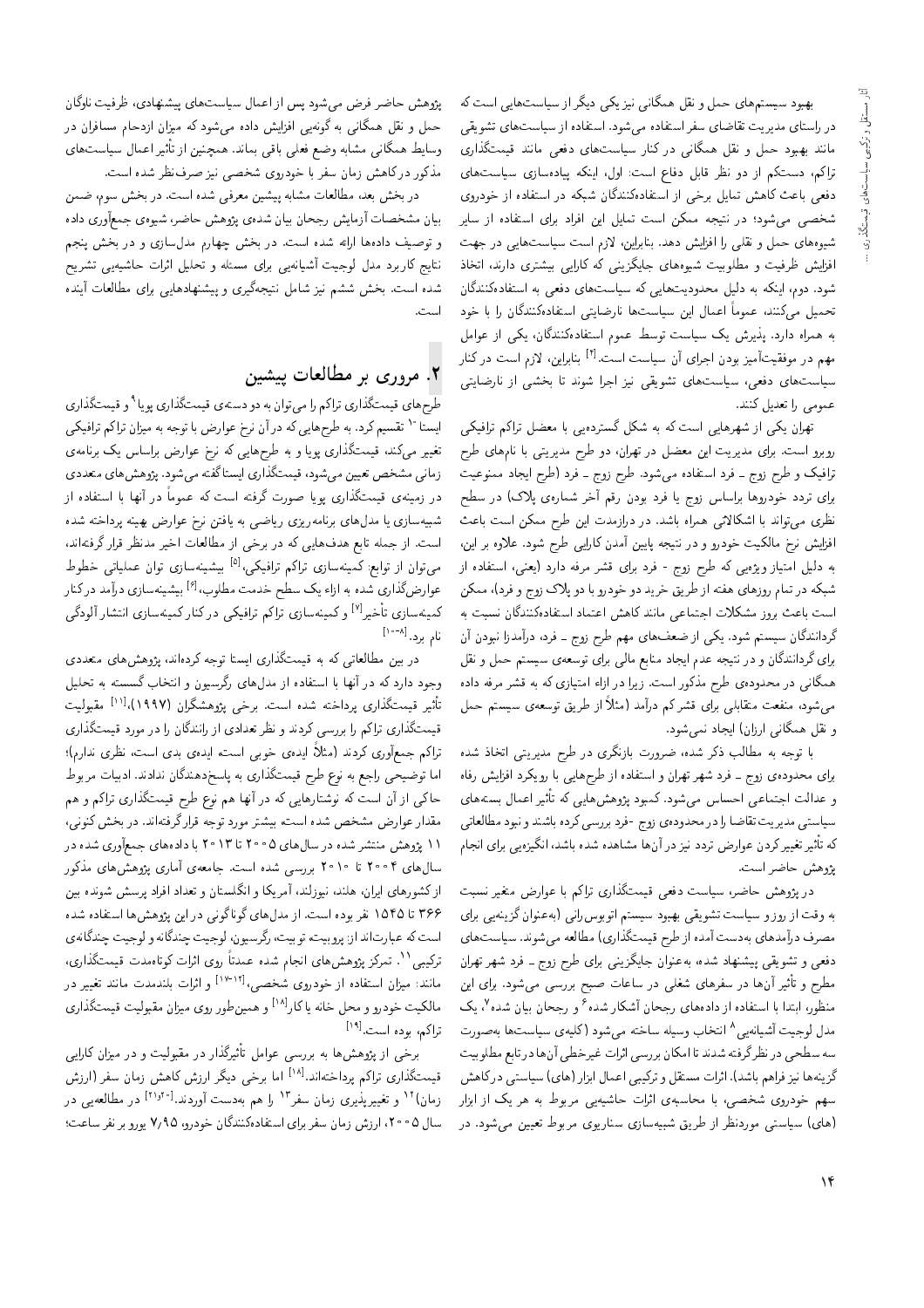در اعلب پژوهس ها، اهداف سقر سعلی بررسی سده، اما در برخی از<br>۱۲۱۰۱۵٬۱۷۱۲ او آنها،<sup>[۱۸٬۱۷٬۱۲] علاوه بر سفرهای شغلبی، اهداف سفر دیگر و در پژوهش دیگری<br>"</sup> ىيىر<br>. در همان سال، فقط هدف سفر خرید بررسی شده است. در دو یژوهش، به تأثیر متغیربودن عوارض نسبت به وقت از روز توجه شده است.<sup>[۱۷</sup>٬<sup>۱۷</sup> در پژوهش<br>گرفت این عمد ۲ زیر دارد مدیر میشود؟ دیگری درسال ۲۰۰۶ نیز مشاهده شد که در قیمتگذاری مسافت - مینا با عوارض در حالی که در قیمتگذاری مسافت ــ مبنا با عوارض متغیر نسبت به وقت یکنواخت، مقدار عوارض است که تأثیر قابل ملاحظه پی در میزان کارایی دارد، از روز، اختلاف بین میزان عوارض در اوقات مختلف روز (مانند: زمان اوج و w Gw= u=tR %Ovv=t RwQ hrDNt C=kw= QO ZQ=wa u=R}t u}@ hqDN= 'RwQ R= [12] -=D KQ] |}=Q=m QO xm CU= Gw= Q}e نیز قابل ملاحظهیی می∪دارد.<br>افاقیت مقابله ایمان و م برخی پروهسدران (۱۱۱۰ علاوه بر ایراب مستقل، ایراب ترتیبی سیاستهای<br>مسیحات استکان است اطلاع است است. مدیریتی را بررسی کردند و سیاستها را به صورت متغیرهایی پیوسته در یک مدل بیر سیاست ها، آنرات حاسیه یی<br>مصر محمد محمد است ا لوجیت چندگانه در نظر گرفتند و جهت برآورد تأثیر سیاستها، اثرات حاشیه یی متغیرهای مدنور را محاسبه نردند و نسان دادند نه هر ۱ نومان افزایس در<br>مسایر است هزینهی روزانهی ورود به محدودهی مرکزی شهر، منجر به کاهش احتمال استفاده<br>از خودروی شخصبی به میزان ۹ ° ° / ° درصد میشود؛ همچنین، هر ۱ دقیقه xk}kO 1 Qy 'u}vJty &OwW|t OYQO 0 009 u=R}t x@ |YNW |wQOwN R= xO=iDU= p=tDL= V}=Ri= x@ QHvt '|v=oty pkv w ptL \}=Uw x@ |UQDUO Ow@y@ از شیوهی مذکور به میزان ۰٫۹۱ میشود.<sup>[۱۶]</sup> در پژوهش حاضر، ضمن بررسی<br>افاقیت ک نیر تعییر دردن عوارض با نوجه به وقب از روز<br>جماعات کوچه اثرات ترکیبی اعمال سیاستها، تأثیر تغییر کردن عوارض با توجه به وقت از روز نیز بررسی شده و همچنین برای لحاظ دردن تاتیر سیاستها در مدل، علاوه<br>مسیحی استان بر متغیرهای پیوسته، از متغیرهای دوگانه هم استفاده شده است. از این رو، براورد تاتیر ابزار(های) سیاستی نیز با استفاده از روش محاسبهی اترات حاشیهیی<br>این این این اینکه این این این اینکه این اینکه این اینکه اینکه اینکه اینکه برای دادههای طبقهیی،'' (از طریق شبیهسازی سناریوهای موردنظر) انجام شده<br>۱۰ - ۱۲۱۱ است.<sup>[11]</sup><br>"

# $\mathbf{v}$ . انتخاب سیاستها و طراحی پرسش نامه

<mark>از آنجا که دادههای رجحان آشکار شده بر</mark>لساس وضعیت موجود است، در برخی<br>مواقع نمی توانند نیازهای مطالعات را برآورده کنند. بهعنوان مثال، در مواقعی که نیاز R=}v xm |ak=wt QO 'p=Ft u=wvax@ "Ovvm xOQw;Q@ =Q C=ar=]t |=yR=}v Ovv=wD|tv `k=wt '|ak=w C}a[w QO xm |t=ovy =} OW=@ O}OH pwYLt l} |=Q@ =[=kD |UQQ@ x@ Q@ QwmPt C=Q}}eD Q}F -=D ,qta 'OvQ=O |tm Q=}U@ C=Q}}eD |xvt=O Q\_vOQwt |=yQ}eDt تصميم افراد قابل ملاحظه نيست.<sup>[۲۲]</sup> در اين شرايط مى توان از آزمايش رجحان بيان<br>من مصطفحات المصنعات شده، به عنوان جدیدترین رویکرد عملمی برای شناخت اثرات احتمال<sub>ی</sub> یک سیاست x@ xHwD =@ R}v 'Q[=L VywSB QO "OQm xO=iDU= 'sm =QD |Q=PoCt}k Ovv=t O}OH جدید مانند قیمتگذاری تراکم، استفاده کرد.<sup>[۲۲]</sup> در پژوهش حاضر، نیز با توجه به جدید بودن سیاست های موردنظر، جهت بررسی آنها از رویدرد رجحان بیان سده<br>استفاد است استفاده شده است.<br>ابزارهای بیشنهادی برای کاهش تراکم ترافیکی، در قالب ۴ سیاست مطرح شدند

ابزارهای پیستهادی برای ناهس نزانم برافیخی، در قالب ۱ سیاست مطرح سدند<br>مسجد استخدام الله استخدام استخدام استخدام استخدام استخدام استخدام اجدول ۱۰، به منطور بررسی آنرات عیرحطی سیاست، در مصروبیت دریدها ۱۰<br>استان از کارول استان به سومت تاریخ استان استان استان سیاست مذکور بهصورت ۳ سطحی فرض شدند. جهت انتخاب سطح بالای هر<br>سیاست، پس از انتخاب محدودهیم که از نظر منطقی امکان اجرای آن وجود داشته xDW=O OwHw u; |=QH= u=mt= |k]vt Q\_v R= xm |}xOwOLt ?=NDv= R= TB 'CU=}U است، از طریق ۱ بار آماربرداری ازمایسی، مقادیر محتلفی بزرسی سدند. دریهایت،<br>- "المطلب المطلب الحداد المطلب المطلب المطلب المطلب المطلب المطلب المطلب مقادیری به عنوان سطح بالای هر سیاست انتخاب شدند که نه آنقدر کم بودند که تأثيري در انتخاب پاسخدهندگان نداشته باشند و نه انقدر زياد بودند که انتخاب فعلي<br>استاد است کار است همهى پاسخدهندگان را تغيير دهند.

| جدول ۱. مشخصات سیاستهای مدیریتی موردنظر. |  |
|------------------------------------------|--|
|------------------------------------------|--|

| مقادير سطوح | تعداد سطوح | سياست                             |
|-------------|------------|-----------------------------------|
| ۴           |            | دریافت عوارض برای تردد در محدودهی |
| ٨           | ٣          | زوج ــ فرد بعد از ساعت ۴۰: ۶صبح   |
| ۱۲          |            | (هزار تومان)                      |
|             |            |                                   |
| $\mathbf 0$ |            |                                   |
| ۲۵          | ٣          | قرار دادن تخفیف برای تردد         |
| ۵۰          |            | بعد از ساعت ۹ صبح (درصد)          |
|             |            |                                   |
| $\mathbf 0$ |            |                                   |
| ١۵          | ٣          | کاهش زمان سفر اتوبوس (درصد)       |
| ۳.          |            |                                   |
|             |            |                                   |
| ۱۵          |            |                                   |
| ٨           | ٣          | کاهش فاصلهی ایستگاه اتوبوس تا     |
| ٣           |            | محل کار (دقیقه)                   |
|             |            |                                   |

۰۱.۳. طراحی آزمایش رجحان بیان شده<br>جهت طراحی آزمایش در صورت استفاده از طرح عاملی کامل، این آزمایش شامل جهب طراحی آزمایس در صورت استفاده از طرح عاملی نامل، این آزمایس سامل<br>۱۱۱، سیاسی سیاست میسین این این ساخت این این این این آبا (۳<sup>۲</sup> = ۸۱) سناریو میشد. به منظور اینکه تا حد امکان از تغییرپذیری آماری<br>م<sup>ا</sup> موجود در طرح های عاملی کامل جلوگیری شود و با توجه به اهمیت این موضوع که یاسخدهندگان بتوانند عملاً سناریوهای آزمایش را از یکدیگر تشخیص دهند، عموماً جهت طراحی آزمایش رجحان بیانشده از طرح عاملی کسری استفاده میشود.<sup>[۲۲]</sup><br>. در يژوهش حاضر، نيز با توجه به زياد بودن نسببي تعداد سياستها و تعداد سطوح آن ها ترجیح داده شد از طرح عاملی کسری استفاده شود. در این راستا، درنهایت<br>طرحی متعامد با کارایی ممعلی( انتخاب شدکه علاوه بر قابلیت بررسی اثرات مستقل سیاست ها، قابلیت بررسی اثرات ترکیبی (اندرکنشی) دوطرفه بین ۳ مورد از سیاست ها سیاست ها، قابلیت بررسی اثرات ترتیبی ااندرنستی ( دوطرفه بین ۱۰ مورد از سیاست ها<br>این ماده مطلقه از این مستقل است. را نیز داشت.<sup>[۲۲]</sup> با توجه به فرضیات پژوهش، از اثر اندرکنشمی دوطرفه بین سیاست<br>ما مربوط به عوارض بعد از ساعب ۱ و سایر سیاست ها، صرف نظر سد و قابلیت بررسی<br>ادامی این مربی KQ] "OW ^=Lr V}=tR; |L=Q] QO =yCU=}U Q}=U u}@ xiQ]wO |WvmQOv= C=QF= آزمایش نهایی ۲۷ سناریو دارد که به دلیل تعداد نسبتاً زیاد سناریوها، با استفاده از بلوکبندی، این سناریوها به ۵ بلوک (گروه) تقسیم شدند؛ به گونهیی که بلوکهای کد ۱ و ۲، هرکدام شامل ۶ سناریو و بلوکهای کد ۳، ۴ و ۵، هرکدام شامل ۵ سناریو شدند.<sup>[14]</sup><br>.

در بخش رجحان بیان شده ی پرسش نامه، ضمن ارائهی سنار یوها به پاسخ دهندگان، از آنها سوال می سد: «در صورتی ته محدودیت زوج یا فرد بودن پلاک برداسته سود<br>سایر کاریکی میدانید و استفاده و امکان تردد شما به این محدوده از طریق برداخت عوارض امکان بذیر باشد و در و آمدان بردد سما به این محدوده از طریق پرداخت عوارض آمدان پدیر باسد و در<br>منابعت مسئط ایجاد سطح از سود (DDT) مسئل OOD کنار این تغییر، خطوط اتوبوس(نی تندرو (BRT) نیز در این محدوده بهبود داده<br>. شود، برای رفتن به محل کارتان در ساعات صبح، از کدامیک از شیوههای پیشنهاد شده استفاده میکنید؟» شیوههای سفر پیشنهاد شده به پاسخدهندگان عبارت بودند از: ١. خودروى شخصى قبل از ساعت ٣٠ : ۶ صبح؛ ٢. خودروى شخصى بين ساعات ٩ : ۶ تا ٩ صبح؛ ٣. خودروى شخصى بعد از ساعت ٩ صبح؛ ۴. خودروی شخصی تا نزدیکی محدودهی طرح، پارک خودرو و استفاده از اتوبوس (پارک ــ سوار)؛ ۵. اتوبوس (با دسترسی پیاده یا تاکسی)؛ ۶. تاکسی (شامل خطی،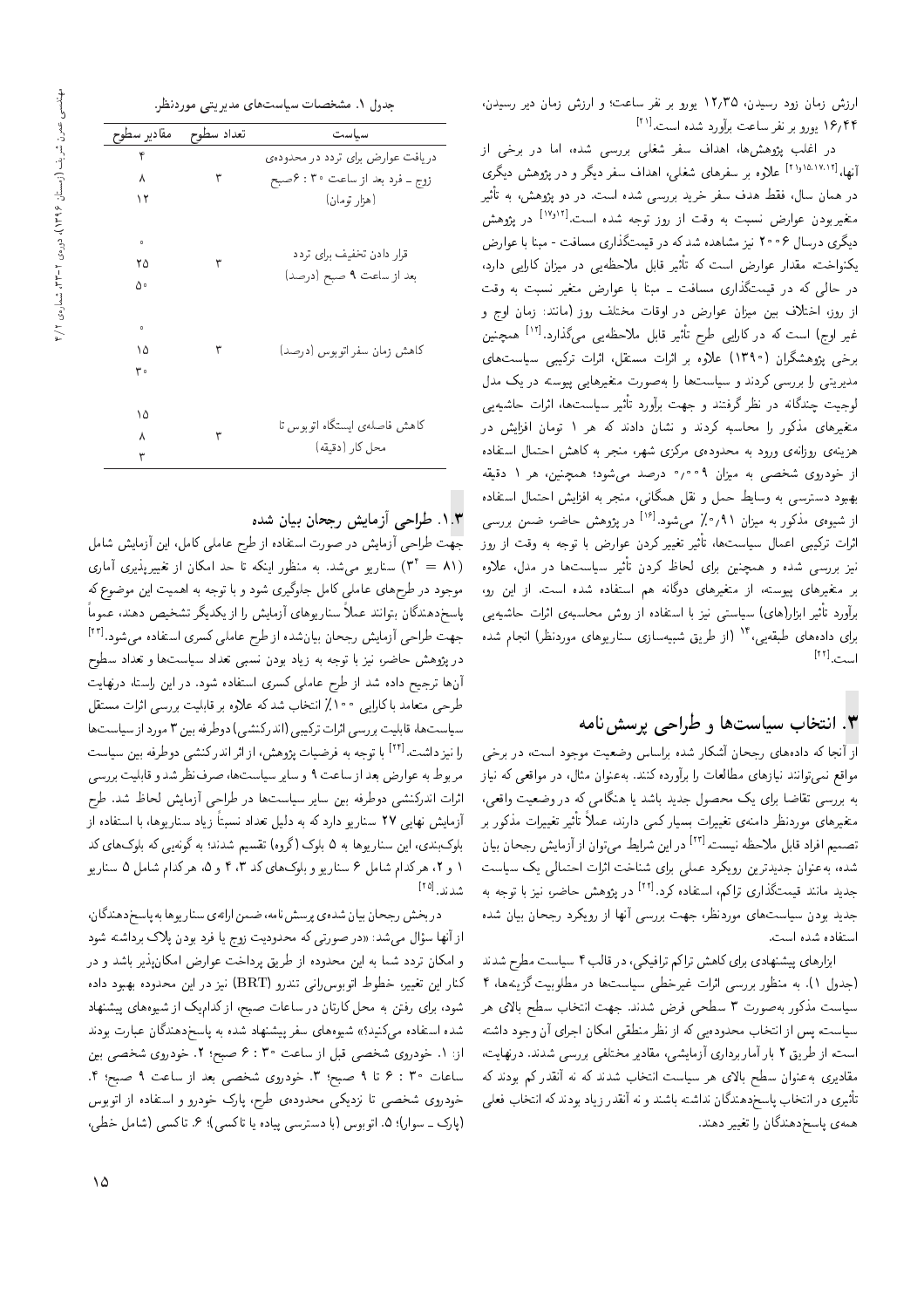در بست، و تلفني)؛ ٧. عدم انجام سفر (دوركاري يا تغيير محل كار)؛ و ٨. ساير (شامل مترو، موتور، دوچرخه، پیادەروی و تغییر محل سکونت).

## ۲.۳. جمعآوری داده

شهر تهران با مساحت تقریبی °۷۰ کیلومترمربع، ۲۲ منطقهی شهرداری و °۶۵ ناحیهی ترافیکی دارد و روزانه حدود ۱۳ میلیون سفر انجام میشود که سفرهای شغلی ۶۶٪ از این سفرها را تشکیل میدهد.<sup>[۲۶]</sup> با توجه به اینکه محدودهی مورد مطالعه<br>ا در پژوهش حاضر، محدودهی طرح زوج ــ فرد بوده است (محدودهی بین مرزهای طرح زوج ــ فرد و مرزهاى طرح ترافيک)، جهت جمعأورى داده از تمامى مناطقى كه با محدوده ی زوج ـ فرد هم پوشانی دارند آمار برداری انجام شده است (۱۰ منطقه شامل مناطق ۳، ۴، ۶، ۷، ۸، ۱۱، ۱۳، ۱۵، ۱۵ و ۱۶). اولین آماربرداری آزمایشی در اسفند سال ۹۱ به منظور ارزیابی پرسشiامه و بررسی مقادیر سطوح در نظر گرفته شده برای سیاست ها انجام شد. پس از انجام اصلاحات، آماربرداری آزمایشی دیگری در اواخر فروردین ماه سال ۹۲ صورت گرفت. آماربرداری اصلی نیز از ابتداى ارديبهشت ماه تا نهم خرداد ماه همان سال بهصورت مصاحبهى حضورى و با نرخ پاسخ حدود ۹۳٪ انجام شد. همچنین تکمیل هر پرسشiامه، بین ۵ تا ۱۰ دقيقه زمان نياز داشت.

### ٣.٣. توصيف دادهها

هی نمونهی آماری (سامل ۱۱۱ پاسخ دهنده)<br>محمد شنسی است: است: مثل استان در بخش کنونی به بررسی ویژگیهای کمّی نمونهی آماری (شامل ۲۳۱ پاسخ دهنده) پرداخته سده است. به دلیل پاسخ دادن هر سخص به چند ستاریو، در پرسس نامهها<br>مقال محمد میکند و تصالیف است. مجموعاً ۱۲۵۱ مشاهده برای تحلیل موضوع موردنظر فراهم شد. مشاغلی که در پژوهش حاضر بررسی شدند، شامل: شغل آزاد، شاغلان سازمانها و ادارههای دولتی (مانند بانک ها و ادارههای وابسته به شهرداری)، و شرکت های خصوصی بوده است. نسبت مردان شاغل به زنان شاغل ۹۱٫۸٪ در مقابل ۸٫۲٪ بوده است (جدول ۲)؛ این عدد در نمونهى آمارى مربوط به آماربردارى مبدأ ــ مقصد خانوارهاى شهر تهران در سال ۸۳، به ترتیب ۸۶٪ در مقابل ۱۴٪ بوده است. همچنین درصد افراد زیر دیپلم، دیپلم، فوق دیپلم یا کارشناسی و کارشناسی ارشد یا دکتری در آماربرداری سال ۸۳ به ترتیب ۲۵، ۴۹، ۴۹ و ۵ درصد بوده است؛<sup>[۲۷]</sup> اختلاف این ارقام با<br>با به باید نیست آباد میدهد به این به باید گینیم همده باید باید به به باید دادههای نمونهی آماری پژوهش حاضر، با درنظرگرفتن رشد سطح مدرک تحصیلی در سال های اخیر قابل توجیه است.

## ۴. مدل انتخاب وسیله

در فرایند مدلmازی، مدل۱های لوجیت چندگانه و آشیانه یی (شامل ۸ گزینه) بررسی<br>شدند. مدل برتر لوجیت چندگانه (از بین بیش از ۵۰ مدل ساخته شده)، شاخص XN=W 'xOW xDN=U pOt 50 R= V}@ u}@ R= xv=oOvJ C}Hwr QDQ@ pOt "OvOW 100 خوبی برازش ۲۴ م $\rho^{\tau}=\rho^{\tau}(\tau)$  داشته و مدل برتر آشیانه یی نیز (از بین بیش از ۱۰۰<br>سال ساخت مدل کرسکت است مدل پرداخت شده) یک مدل لوجیت دو سطحی با ۰٫۲۸ و = ۰٫۲۸ بوده است که با<br>مدل پرداخت شده) در است اطلاع است کامل (۱۳۸۸–۱۹۸۲ روش بیشینه، درست نمایی با اطلاعات کامل (FIML)°' بررسی و به عنوان مدل<br>دار باید داریستان میدان نهایی اسحاب سده است. در مدل مددور، دریشهای خودروی سخصبی در ساعات<br>مسلمات است است از دریافت کنید. مشمول پرداخت عوارض (یعنی ۲ گزینهی «خودروی شخصی بین ساعات °۲ : ۶<br>طرفی مصدر است تا ۹ صبح» و «خودروی شخصی بعد از ساعت ۹ صبح») در یک آشیانه و سایر گزینهها در آشیانه دیگر قرار داده شدهاند (شکل ۱). در نظریهی مدل های انتخاب مانند لوجیت، یکی ازگزینهها را می توان به عنوان گزینهی مبنا انتخاب کرد و مطلوبیت

| جدول ۲. فراوانی ویژگی۵های جمعیتی نمونهی آماری. |  |  |  |  |  |
|------------------------------------------------|--|--|--|--|--|
|------------------------------------------------|--|--|--|--|--|

|                                 | جدول ۲. فراوانی ویژگی۵ای جمعیتی نمونهی اماری. |                                            |
|---------------------------------|-----------------------------------------------|--------------------------------------------|
| فراوانى نسبى                    | مقدار                                         | ویژگی                                      |
| (درصد)                          |                                               |                                            |
| $1/\lambda$                     | مرد                                           | جنسيت                                      |
| $\lambda, \tau$                 | زن                                            |                                            |
|                                 |                                               |                                            |
| $\mathcal{N}$                   | زیر دیپلم                                     |                                            |
| ۴۲                              | ديپلم                                         | تحصيلات                                    |
| $r \Delta/\lambda$              | فوق دیپلم وکارشناسی                           |                                            |
| ۱١                              | کارشناسی ارشد و دکتری                         |                                            |
| ۶٧                              | آزاد                                          |                                            |
| ٣٣                              | كارمند                                        | نوع اشتغال                                 |
| $\circ$                         | ساير                                          |                                            |
| $rr, \Delta$                    | $Y - \lambda$                                 |                                            |
| $\mathsf{r}_{\Lambda/\Delta}$   | $r - r$ .                                     |                                            |
| 10,9                            | $4 - 5$                                       | سن                                         |
| $\lambda^{\rho}$                | $09 - 0$                                      |                                            |
| $V, \mathcal{F}$                | بیشتراز ۶۰                                    |                                            |
| $\lambda/\lambda$               | مجرد، یک نفره                                 |                                            |
| 19,0                            | مجرد به همراه خانواده                         |                                            |
| ۱۹٫۵                            | متاهل بدون فرزند                              | ساختار خانواده                             |
| 09/7                            | متاهل داراى فرزند                             |                                            |
|                                 |                                               |                                            |
| 91/0                            | ١                                             |                                            |
| $\mathsf{r}\setminus\mathsf{r}$ | ٢                                             | تعداد خودرو در خانوار                      |
| $V/\mathfrak{h}$                | بيشتر از ٢                                    |                                            |
| ۱۲                              | دارای حداقل یک خودروی                         |                                            |
|                                 | خارجي (وارداتي)                               | نوع خودرو در خانوار                        |
| ۸۸                              | بدون خودروى خارجي                             |                                            |
|                                 |                                               |                                            |
|                                 | گزینه ها                                      |                                            |
|                                 |                                               |                                            |
|                                 | سایر گزینه ها                                 | خودروي شخصي در ساعان<br>مشمول پرداخت عوارض |
|                                 |                                               |                                            |



<sup>16</sup>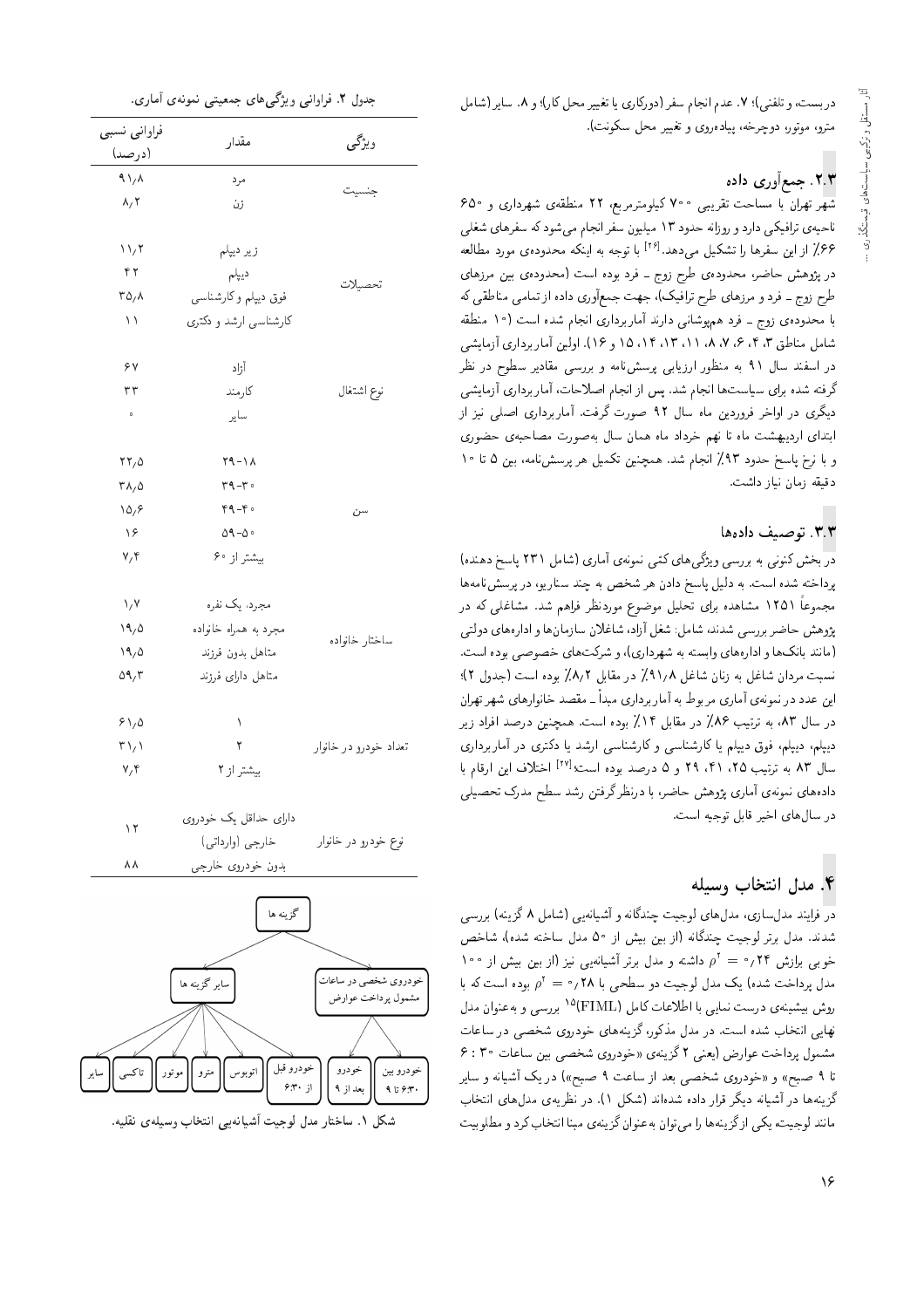سایر گزینهها را نسبت به این گزینه سنجید. در مدل پژوهش حاضر، گزینهی «سایر» بهءنوان گزینهی مبنا انتخاب شده است. در جدول ۳، متغیرهای استفاده شده در مدل و در جدول ۴، مدل نهایی ارائه شده است.

جهت ساخت مدل لوجيت انتخاب وسيله، با استفاده از روش پيش رو متغيرهاي مربوط به سیاست های مورد مطالعه در توابع مطلوبیت گزینه های مختلف قرار داده شدند. سایر متغیرهای مرتبط با مشخصات سفر و مشخصات فردی که منطقی به نظر می رسیدند و در بهبود شاخصهای خوبی برازش نیز تأثیرگذار بودند، بهصورت ساده یا بهصورت حاصل ضربی به مدل اضافه شدند. سیاست مربوط به کاهش فاصلهی ایستگاه اتوبوس تا محل کار، بهصورت حاصل ضربی با متغیرهای «کاهش فاصلهی ایستگاه اتوبوس تا محل کار» در تابع مطلوبیت اتوبوس در نظرگرفته شد. زیرا میزان تأثیرگذاری این سیاست در مطلوبیت اتوبوس با توجه به زمانهای دسترسی فعلمی افراد به ایستگاه، تغییر میکند. مقایسه ی ضرایب متغیرهای حاصل ضربی Acc\_time\_\"\*Curr\_AccT\_\" و Acc\_time\_\"\*Curr\_AccT\_\" (به ترتیب ۳۸۷۱۴٫۰ و ۱٫۲۱۵۱۳) نیز نشان می دهد با افزایش فاصلهی فعلی از ايستگاه اتوبوس تا محل كار، تأثير مثبت اعمال سياست Acc\_time\_۳ در مطلوبيت اتوبوس افزایش می،یابد؛ مشابه این رفتار برای سیاست Acc\_time\_A نیز مشاهده شده است. سیاست کاهش زمان سفر اتوبوس نیز بهصورت حاصل ضربی با متغیر «امکانپذیر بودن استفاده از اتوبوس» در تابع مطلوبیت اتوبوس به کارگرفته شد؛ زیرا افرادی که اعتقاد داشتند امکان استفاده از اتوبوس برای آنها فراهم نیست، حساسیت چندانی نسبت به اعمال این سیاست نشان ندادند. در بین متغیرهای مربوط به ابزارهای سیاستی، بیشترین میزان معنیداری (۴°۰۶) مربوط به متغير «امكان پذير بودن استفاده از اتوبوس» است. سياست دريافت عوارض براى تردد در محدوده، زوج ـ فرد بعد از ساعت ۴۰ : ۶ صبح نیز در تابع مطلوبیت گزینهیخودروی شخصی بین ساعات ۴۰ تا ۹ صبح معنادار شد؛ برای عوارض ۸ هزار تومان نیز یک متغیر دوگانه به مطلوبیت این گزینه اضافه شد که نشان دهندهی تأثیر غیرخطی سیاست مذکور در مطلوبیت این شیوه، سفر است. برای دیدن اثر سیاست قرار دادن تخفیف برای تردد بعد از ساعت ۹ صبح در مدل، از متغیر عوارض تردد بعد از ساعت ۹ استفاده شد که در مطلوبیت گزینهی خودروی شخصی بعد از ساعت ۹ صبح معنادار شده است.

از آنجایی که در پژوهش حاضر، اندرکنشهای دوطرفهی سیاستها در فرایند طراحي أزمايش لحاظ شده است، امكان وارد كردن متغيرهاي تركيبي (حاصل ضربي) مربوط به سیاست های مذکور در مدل وجود دارد. در تابع مطلوبیت اتوبوس، متغیر ترکیبی مربوط به اندرکنش دو سیاست بهبود سیستم اتوبوس رانبی معنادار شده است. در مطلوبیت گزینهی خودروی شخصی بین ساعات ۴ : ۶ تا ۹ صبح نیز متغیر ترکیبی مربوط به اندرکنش سیاست عوارض تردد بعد از ساعت ۴: ۴ صبح (در سطح ١٢ هزار تومان) و سياست كاهش فاصلهى ايستگاه اتوبوس تا محل كار (در سطح ٣ دقیقه) معنادار شده است (٢٫٢۶ = ٤). متغیرهای اندرکنشمی مربوط به سیاستهای عوارض تردد بعد از ساعت ۴ : ۴ صبح و کاهش زمان سفر اتوبوس نیز به ازاء سطوح مختلف دو سیاست مذکور، در مدل معنیداری شدند.

# ۵. بررسی نتایج و بحث

جهت برآورد و ارزیابی اثرات مستقل و ترکیبی سیاستهای موردنظر، از مفهوم اثر حاشیهیی استفاده میشود. اثر حاشیهیی هر یک از سیاستها، تأثیر آن سیاست را

در احتمال انتخاب گزینههای مختلف مشخص میکند و در نتیجه بیانگر پیامدهای اجرای سیاست موردنظر است. بنابراین، بررسی اثرات حاشیهیی در مقایسه با بررسی ضرایب سیاستها (که فقط میزان تأثیر سیاست در مطلوبیت گزینهها را مشخص میکند)، نتایج کاربردی تری را بهدست میدهد. اثر حاشیه یی ابزار(های) سیاستی را می توان به این صورت تعریف کرد: متوسط تغییر سهم گزینهی «خودروی شخصی بین ساعات ۴۰ : ۶ تا ۹ صبح» در اثر اجرای ابزار(های) سیاستی موردنظر، در مقایسه با حالتبی که هیچکدام از ابزارهای سیاستبی اجرا نشده باشند.<sup>[۱۴]</sup> بر این اساس در جدولهای ۵ و ۶، مقدار مطلق و مقدار نسبی اثر حاشیهیی سیاستهای موردنظر محاسبه شده است. مقدار مطلق کاهش سهم گزینهی خودروی شخصی بین ساعات ۴۰ : ۶ تا ۹ صبح از رابطهی (P،  $-P_\lambda$ ) و مقدار نسبی آن از رابطهی محاسبه شده است که در آنها، ابر با متوسط سهم (( $(P_{\cdot}-P_{\cdot})$ برابر با متوسط سهم) برآورد شده برای گزینهی خودروی شخصی بعد از اعمال سیاست(های) موردنظر و .P متوسط سهم گزینهی خودروی شخصی در حالتی است که هیچ سیاستی اعمال نشده باشد (٣٥؍ • $P_\circ = (P_\circ - P_\circ)$ . با توجه به جدولهای ۵ و ۶، نتایج حاصل از يژوهش حاضر به اختصار عبارتاند از:

- ۰۱ در صورتی که سیاستهای پیشنهادی بهصورت مستقل اعمال شوند (جدول ۵)، می توان گفت سیاست دریافت عوارض تردد بعد از ساعت ۴ : ۶ صبح در سطح ۱۲ هزار تومان، با کاهش سهم خودروی شخصی در بازه زمانی مرتبط به میزان ۴۰۸٫ ۰، تأثیرگذارترین سیاست است. این میزان کاهش سهم معادل با کاهش ۷۵٫۶ درصدی در احتمال انتخاب گزینهی خودروی شخصی بین ساعات ۴۰ : ۶ تا ۹ صبح است. دومین سیاست اثرگذار، کاهش زمان سفر اتوبوس است که میتواند تا ۳۹°٬۰ (معادل با ۷٫۳٪) سهم گزینهی مذکور را کاهش دهد. سومین سیاست اثرگذار، کاهش فاصلهی ایستگاه اتوبوس تا محل کار است، که تأثیر آن حدود لچّ سیاست کاهش زمان سفر اتوبوس است (بيشينه، ٥ ٪).
- ۲. در صورتی که دو سیاست بهصورت ترکیبی (بستهی سیاستی) اعمال شوند (جدول ۶)، اثرگذارترین سیاستها در کاهش استفاده از خودروی شخصی در بین ساعات ۴: ۳۰ تا ۹ صبح، دریافت عوارض تردد بعد از ساعت ۴: ۳۰ صبح و کاهش فاصلهى ايستگاه اتوبوس تا محل کار است؛ به گونهيى که اعمال این بسته ی سیاستی در سطوح ١٢ هزار تومان و ٣ دقیقه، می تواند احتمال انتخاب خودروی شخصی را تا ۴۸۹٫° کاهش دهد. با درنظرگرفتن مقدار نسبی تغییر سهم، اعمال دو سیاست مذکور بهصورت ترکیبی می تواند احتمال انتخاب گزینهی خودروی شخصی را حدود ۹۰٪ کاهش دهد. این مقدار اگرچه قابل توجه است، اما باید توجه شود که این کاهش سهم فقط در سفرهایی صورت میگیرد که مقصدشان در محدودهى طرح زوج \_ فرد قرار دارد. با مقايسهى جدول هاى ۵ و ۶ مشاهده میشود، تأثیر اعمال این بستهی سیاستی بیشتر از جمع تأثیر اعمال هر سیاست بهصورت مستقل است؛ به بیان دقیقتر، اعمال همزمان دو سیاست مذکور، ۱۰٪ (۱۰ = (۵/۰ + ۷۵/۶) – ۹۰/ ۹۰) همافزایی ایجاد میکند.
- ۳. دومین بسته ی سیاستی اثرگذار درکاهش استفاده از خودروی شخصی بین ساعات ۴۰ : ۶ تا ۹ صبح، دريافت عوارض تردد بعد از ساعت ۴ : ۶ صبح وكاهش زمان سفر اتوبوس است. اعمال این بستهی سیاستی می تواند حدود ۴۲۴ / ° (به ترتیب در سطوح ١٢ هزار تومان و ٣٠٪) احتمال استفاده از خودروی شخصی بین ساعات ۴۰ : ۶ تا ۹ صبح راكاهش دهد (معادل با ۷۸٫۵٪) مقايسه ي جدول هاي ۵ و ۶ نشان میدهد سیاست های این بسته با یکدیگر همکاهندگی دارند؛ به عنوان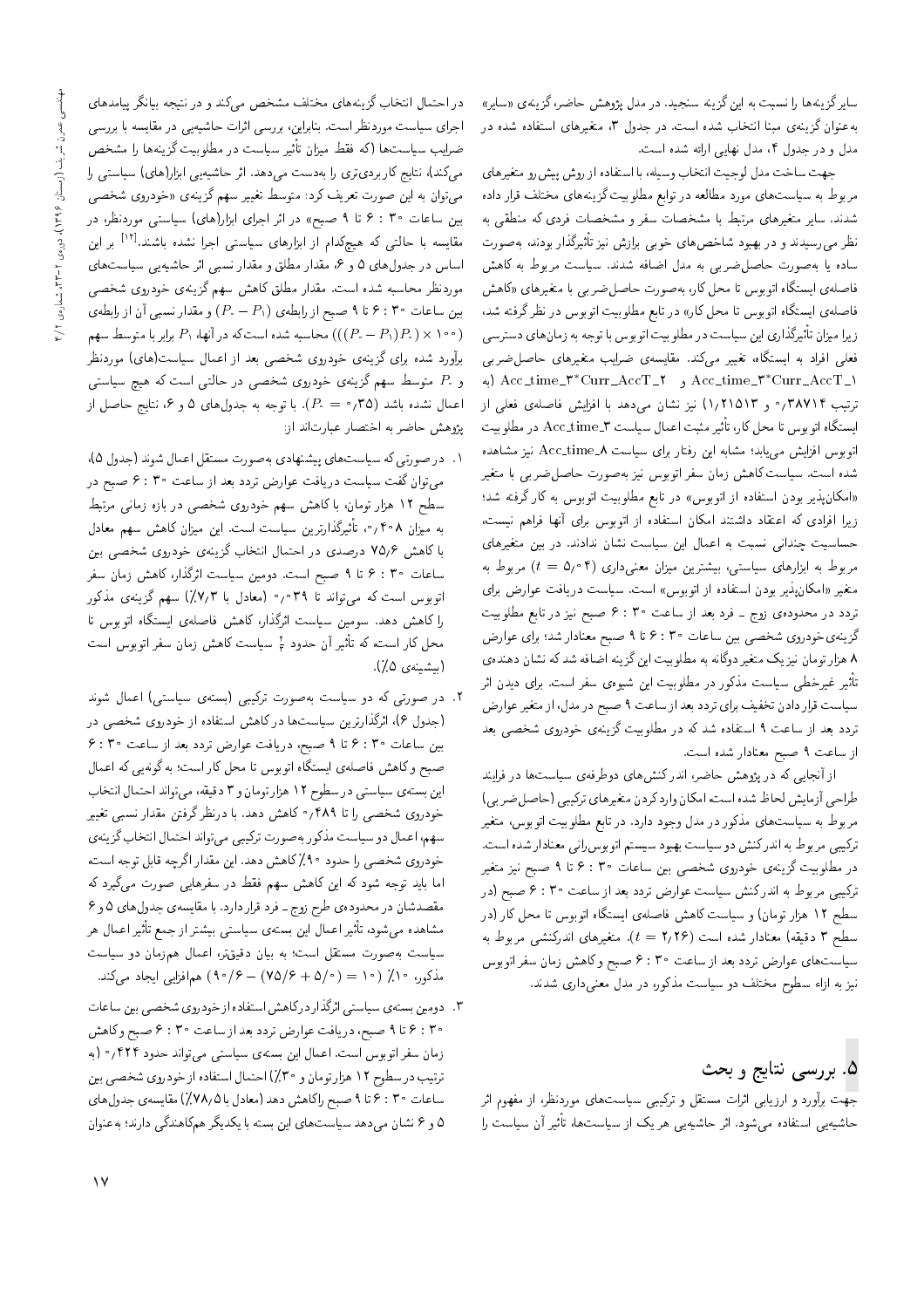|                                | جدول ۳. معرفی متعیرهای استفاده شده در مدل.                                                                                   |                          |
|--------------------------------|------------------------------------------------------------------------------------------------------------------------------|--------------------------|
| علامت اختصاري                  | متغير                                                                                                                        | نوع متغير                |
| $Acc_time$                     | كاهش فاصله ايستگاه اتوبوس تا محل كار به ٣ دقيقه (بلي = ١)                                                                    |                          |
| $Acc\_time\_A$                 | كاهش فاصله ايستگاه اتوبوس با محل كار به ٨ دقيقه (بلي = ١)                                                                    |                          |
| $Bus_TT_{\cdot}$               | كاهش ١٥ درصدى زمان سفر اتوبوس (بلى = ١)                                                                                      |                          |
| Bus_TT_\"                      | كاهش ٣٠ درصدى زمان سفر اتوبوس (بلي = ١)                                                                                      | سياست های                |
| $Toll_Af$                      | مقدار عوارض تردد بعد از ساعت ۶:۳۰ صبح (هزار تومان)                                                                           | مديريتي                  |
| Toll_A <sup>1</sup>            | مقدار عوارض تردد بعد از ساعت ۹ صبح (هزار تومان)                                                                              | حمل و نقل                |
| $T_0$ ll_A $\S$ _\Y            | دریافت ١٢ هزار تومان عوارض تردد بعد از ساعت ۶:۳۰ صبح (بلی=١)                                                                 |                          |
| $Toll_Af_A$                    | دریافت ۸ هزار تومان عوارض تردد بعد از ساعت ۶:۳۰ صبح (بلی=۱)                                                                  |                          |
| Bus_Poss                       | امکان پذیر بودن استفاده از اتوبوس (بلی=١)                                                                                    |                          |
| $Car_TT$                       | زمان سفر فعلى با خودروى شخصى (دقيقه)                                                                                         |                          |
| Child to Sch                   | رساندن فرزند به مدرسه پیش از رفتن به محل کار (بلی=١)                                                                         |                          |
| $Curr\_AccT\_$                 | فاصله فعلي از ايستگاه اتوبوس تا محل كاربين ۴ تا ١٠ دقيقه (بلي-١)                                                             |                          |
| $Curr_AccT_1$                  | فاصله فعلي از ايستگاه اتوبوس تا محل كاربين ١١ تا ٢٠ دقيقه (بلي=١)                                                            |                          |
| $Curr\_AccT_T$                 | فاصله فعلى از ايستگاه اتوبوس تا محل كار بيش از ٢٠ دقيقه (بلي=١)                                                              |                          |
| $Curr\_AccT_f$                 | فاصله فعلی از ایستگاه اتوبوس تا محل کار برای افرادی که در محل سکونت خود به اتوبوس<br>دسترسی دارند بین ۱۱ تا ۲۰ دقیقه (بلی=۱) | ویژگے کھای<br>سفر روزانه |
| $Ent_B$                        | زمان ورود فعلی به محدوده زوج - فرد بین ساعات ۴:۳۰ تا ۹ صبح (بلی = ۱)                                                         |                          |
| For_Work                       | نیاز به استفاده از خودروی شخصی برای امور شغلی در طول روز (بلی = ١)                                                           |                          |
| $NoOther_Trp$                  | عدم انجام سفرهای دیگر قبل از آمدن به محل کار یا هنگام بازگشت به خانه (بلبی = ۱)                                              |                          |
| Other_Trp                      | انجام سایر سفرها قبل از آمدن به محل کار یا هنگام بازگشت به خانه * (بلی = ١)                                                  |                          |
| Park_Cost                      | هزينه روزانة ياركينگ (هزار تومان)                                                                                            |                          |
| $Adres_1$                      | محل کار در یکی از مناطق جنوبی شهر و محل سکونت در یکی از مناطق شمالی ** (بلی = ١)                                             |                          |
| Adres_Y                        | محل کار و سکونت یا در یک منطقه شهرداری باشند یا در دو منطقهٔ مجاور (بلی = ۱)                                                 |                          |
| $\mathrm{Age} >= \texttt{\#0}$ | سن بزرگتر یا مساوی ۳۵ سال (بلبی = ۱)                                                                                         |                          |
| Edu < BS                       | دارای تحصیلات پایین تر از کارشناسی (بلی = ۱)                                                                                 |                          |
| Edu > BS                       | دارای تحصیلات بالاتر از کارشناسی (بلی = ۱)                                                                                   |                          |
| $Ent_A$                        | زمان ورود فعلي به محدوده زوج ـ فرد بعد از ساعت ٩ (بلي = ١)                                                                   | ویژگی های اقتصادی ۔      |
| $Expens_Car$                   | مالک حداقل یک خودروی خارجی (وارداتی) (بلی = ۱)                                                                               | اجتماعى                  |
| $HH_Car$                       | تعداد خودروی شخصی در خانوار                                                                                                  |                          |
| $Job$ $Empl$                   | $( \lambda = ,   \lambda \rangle )$ شغل کارمند (بلي                                                                          |                          |
| Job_Free                       | دارای شغل آزاد (بلبی ۱=۱)                                                                                                    |                          |
| Job <sub>-Govrn</sub>          | دارای شغل دولتی (بلی = ۱)                                                                                                    |                          |
| Male                           | جنسیت مرد (بلی = ۱)                                                                                                          |                          |
| Resid_EO                       | ساکن در محدودهی زوج ـ فرد (بلی = ۱)                                                                                          |                          |

"pot Qo xowo-idu= |<br>"pot Qo xowo-idu= |iQat "3 pwOH" |iQat "3 pwOH" |iQat "3 pwOH" |iQat "3 pwOH" |iQat "3 pwOH" |iQat "3 pwOH" |i

'Q=m pLt x@ Q=mty uOv=UQ Ovv=t u=}=vW; Q=O}O w O} QN 'xUQOt x@ OvRQi uOv=UQ '|reW Qwt= s=Hv= R= Q}e |}=yQiU

\*\* محل سکونت در یکی از مناطق شهرداری ۲، ۲، ۳ یا ۴ باشد و محل کار در یکی از مناطق شهرداری ۱۳، ۱۴، ۱۵ یا ۱۶ باشد.<br>\*\*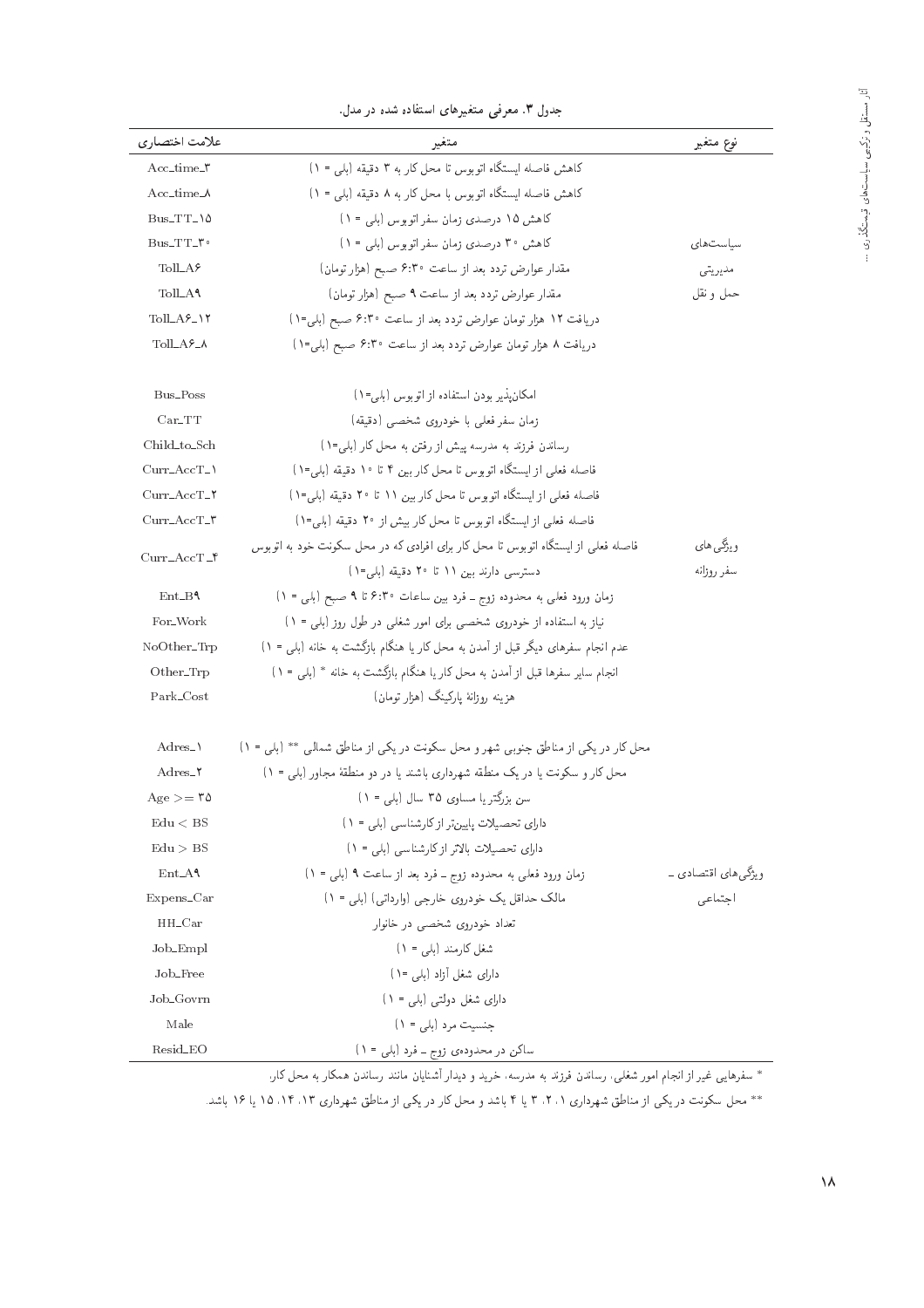| P-value (t-value)                                                                                                                                                                                                                                                                                                                                                                 | ضريب                                                                      | متغير                                              | گز بنه                                   |
|-----------------------------------------------------------------------------------------------------------------------------------------------------------------------------------------------------------------------------------------------------------------------------------------------------------------------------------------------------------------------------------|---------------------------------------------------------------------------|----------------------------------------------------|------------------------------------------|
| $\cdot$ , $\cdot$ , $\cdot$ , $\cdot$ , $\cdot$ , $\cdot$ , $\cdot$ , $\cdot$ , $\cdot$ , $\cdot$ , $\cdot$ , $\cdot$ , $\cdot$ , $\cdot$ , $\cdot$ , $\cdot$ , $\cdot$ , $\cdot$ , $\cdot$ , $\cdot$ , $\cdot$ , $\cdot$ , $\cdot$ , $\cdot$ , $\cdot$ , $\cdot$ , $\cdot$ , $\cdot$ , $\cdot$ , $\cdot$ , $\cdot$ , $\cdot$ , $\cdot$ , $\cdot$ , $\cdot$ , $\cdot$ , $\cdot$ , | 1,907V                                                                    | Constant                                           |                                          |
| $\circ$ , $\circ$ $\circ$ $\circ$ (-r, 19)                                                                                                                                                                                                                                                                                                                                        | $-0.70AA$                                                                 | $Toll_Af$                                          |                                          |
| $\cdot$ , $\cdot$ $\wedge$ $\wedge$ $\wedge$ $\cdot$ $\wedge$                                                                                                                                                                                                                                                                                                                     | $-\cdot$ , $Vf \setminus Y$                                               | $Toll-A5-A$                                        |                                          |
| $\cdot$ , $\cdot$ $\uparrow$ $\uparrow$ $\wedge$ $(-\uparrow,\uparrow \uparrow)$                                                                                                                                                                                                                                                                                                  | $-1,01.71$                                                                | $Toll_Af_N^*Acc_time_N$                            | خودروى شخصي                              |
|                                                                                                                                                                                                                                                                                                                                                                                   | 1, 11798                                                                  | $Ent_B$                                            | بین ساعات ۴.۳۰ تا ۹ صبح                  |
| $0,0.057$ (Y, YF)                                                                                                                                                                                                                                                                                                                                                                 | $\sqrt{r}$ $\sqrt{r}$ $\sqrt{v}$                                          | For_Work                                           |                                          |
| $\cdot$ , $\cdot$ $\cdot$ $\vee$ $\circ$ $($ $\vee$ , $\circ$ $\vee$ )                                                                                                                                                                                                                                                                                                            | $\lambda$ , $\tau \lambda \cdot \nu \nu$                                  | Expens_Car                                         |                                          |
| $\circ$ , $\circ$ $\circ$ $\uparrow$ ( $\uparrow$ , $\circ$ $\circ$ )                                                                                                                                                                                                                                                                                                             | 0,97.7                                                                    | Child_to_Sch*Job_Empl                              |                                          |
| $\circ$ , $\circ \circ \circ \circ (\mathsf{r}, \mathsf{r})$                                                                                                                                                                                                                                                                                                                      | $\cdot$ , $\cdot$ $\cdot$ $\cdot$ $\cdot$                                 | $Car_TTT$                                          |                                          |
| $\cdot$ , ۳۳۳۱ ( $\cdot$ , ۹۷)                                                                                                                                                                                                                                                                                                                                                    | 1,710                                                                     | Constant                                           |                                          |
| $\cdot$ / $\cdot$ 0) (- $\mathsf{Y}, \mathsf{A}, \cdot$ )                                                                                                                                                                                                                                                                                                                         | $-$ <sup>0</sup> / $\uparrow$ $\uparrow$ $\uparrow$ $\uparrow$ $\uparrow$ | Toll_A <sup>1</sup>                                |                                          |
|                                                                                                                                                                                                                                                                                                                                                                                   | 1,08444                                                                   | $Ent_A$                                            | خودروي شخصي                              |
|                                                                                                                                                                                                                                                                                                                                                                                   | $\gamma$ $\gamma$ $\lambda$ $\tau \cdot \gamma$                           | For_Work                                           | بعد از ساعت ۹ صبح                        |
| $0,0.079$ ( $0,0.7$ )                                                                                                                                                                                                                                                                                                                                                             | 1,859.75                                                                  | Expens_Car*Job_Free                                |                                          |
| $\circ$ / $\circ$ $\circ$ $\setminus$ (۳/۸۶)                                                                                                                                                                                                                                                                                                                                      | 1, 84.81                                                                  | $Adres_$                                           |                                          |
| $0,0$ $\uparrow$ $\circ$ $\vee$ $(-\uparrow,\uparrow \uparrow)$                                                                                                                                                                                                                                                                                                                   | $-1,19997$                                                                | Job_Govrn                                          |                                          |
| $\cdot$ , $\mathsf{r}$ $\mathsf{r}$ ( - $\mathsf{r}$ $\mathsf{r}$ $\mathsf{r}$ )                                                                                                                                                                                                                                                                                                  | $-\frac{1}{2}$ $\sqrt{119}$ $\sqrt{11}$                                   | Constant                                           |                                          |
| $\circ$ , $\circ$ $\circ$ $\circ$ $\wedge$ (-Y, Y $\circ$ )                                                                                                                                                                                                                                                                                                                       | $-0.6001$                                                                 | Job_Free                                           |                                          |
|                                                                                                                                                                                                                                                                                                                                                                                   | $Y, Y \wedge \wedge 91$                                                   | Male                                               | خودروي شخصي<br>قبل از ساعت ۶:۳۰ صبح      |
| $0,0,197(-7,77)$                                                                                                                                                                                                                                                                                                                                                                  | $-0.697999$                                                               | Resid_EO                                           |                                          |
| $\circ$ , $\circ$ $\circ$ $\circ$ $\circ$ $( \Lambda , \circ \mathfrak{f})$                                                                                                                                                                                                                                                                                                       | 1,19489                                                                   | Constant                                           |                                          |
| (۱٫۸۵) ۶۴۱(                                                                                                                                                                                                                                                                                                                                                                       | $\cdot$ , ۳۸۷۱۴                                                           | $Acc\_Time_$ *Curr_AccT_                           |                                          |
| $\circ$ , $\circ$ $\circ$ $\circ$ ( $\circ$ , $\uparrow$ 9)                                                                                                                                                                                                                                                                                                                       | 1/71017                                                                   | Acc_Time_\**Curr_AccT_\*                           |                                          |
| $.709 (-777)$                                                                                                                                                                                                                                                                                                                                                                     | $-0.69888$                                                                | $Curr$ <sub>-Acc</sub> $T$ <sub>-</sub> $\uparrow$ |                                          |
| $\circ$ , $\circ$ $\circ$ $\uparrow$ $\vee$ $(\uparrow$ , $\circ$ $\circ$ )                                                                                                                                                                                                                                                                                                       | $\cdot$ , $\vee \vee \vee \vee$                                           | $Acc\_Time_\text{A*Current\_AccT\_Y$               |                                          |
| $\cdot$ , $\cdot$ $\Delta$ FF $( \lambda$ , 9.7)                                                                                                                                                                                                                                                                                                                                  | $\lambda$ , avrry                                                         | $Acc\_Time_\text{A*Current\_AccT_\text{A}}$        |                                          |
| $\circ$ , $\circ$ $\circ$ $\circ$ $\circ$ $(\Delta) \circ$ $\uparrow$ )                                                                                                                                                                                                                                                                                                           | .719818                                                                   | Buss_TT_\\0*Bus_Poss                               | اتوبوس                                   |
| $\circ$ , $\circ$ $\circ$ $\circ$ $\circ$ $(\Delta) \circ \Lambda$                                                                                                                                                                                                                                                                                                                | 1/17081                                                                   | Buss_TT_\"*Buss_Poss                               | (با دسترسی پیاده تا تاکس <sub>و،</sub> ) |
|                                                                                                                                                                                                                                                                                                                                                                                   | $\cdot$ , $V$ $\wedge$ $\wedge$ $\wedge$ $\wedge$                         | Acc_Time_\*Bus_TT_\**                              |                                          |
| 0,0.191 (7,77)                                                                                                                                                                                                                                                                                                                                                                    | .781018                                                                   | Acc_Time_A*Bus_TT_\*                               |                                          |
| $\circ$ , $\circ$ $\circ$ $f \cap (-Y, \Lambda V)$                                                                                                                                                                                                                                                                                                                                | $-0.99999$                                                                | Expens_Car                                         |                                          |
| $0,0.149 (-7,74)$                                                                                                                                                                                                                                                                                                                                                                 | $-0.79770$                                                                | $HH_Car$                                           |                                          |
| $0,0005$ (-T, YS)                                                                                                                                                                                                                                                                                                                                                                 | $-\lambda$ <sub>/</sub> · $V$ ۶۲۷                                         | Other <sub>-Trp</sub>                              |                                          |
| $0,00005$ (-T, 10)                                                                                                                                                                                                                                                                                                                                                                | $-0,01919$                                                                | Resid_EO                                           |                                          |
|                                                                                                                                                                                                                                                                                                                                                                                   |                                                                           |                                                    |                                          |
| $0,0$ $($ $ \uparrow$ $/$ $0$ $\uparrow$ $)$                                                                                                                                                                                                                                                                                                                                      | $-0.6409$                                                                 | Constant                                           |                                          |
| $0,00000$ $(\mu, \rho)$                                                                                                                                                                                                                                                                                                                                                           | $\Lambda$ , $\circ$ $\circ$ 9.87                                          | Bus_Poss                                           |                                          |
| $\circ$ , $\circ$ $\circ$ $\circ$ $(f, Y \circ)$                                                                                                                                                                                                                                                                                                                                  | .67577                                                                    | Park_Cost                                          | مترو                                     |
| $\cdot$ / $\cdot$ 0) (- $\mathsf{Y}, \mathsf{A} \cdot$ )                                                                                                                                                                                                                                                                                                                          | $-0.74488$                                                                | NoOther_Trp                                        |                                          |
| 0,0.110 (7,79)                                                                                                                                                                                                                                                                                                                                                                    | $\cdot$ , $55 \cdot \lambda \lambda$                                      | Job_Empl                                           |                                          |

جدول ۴. نتایج پرداخت مدل لوجیت آشیانهیی انتخاب وسیله سفر.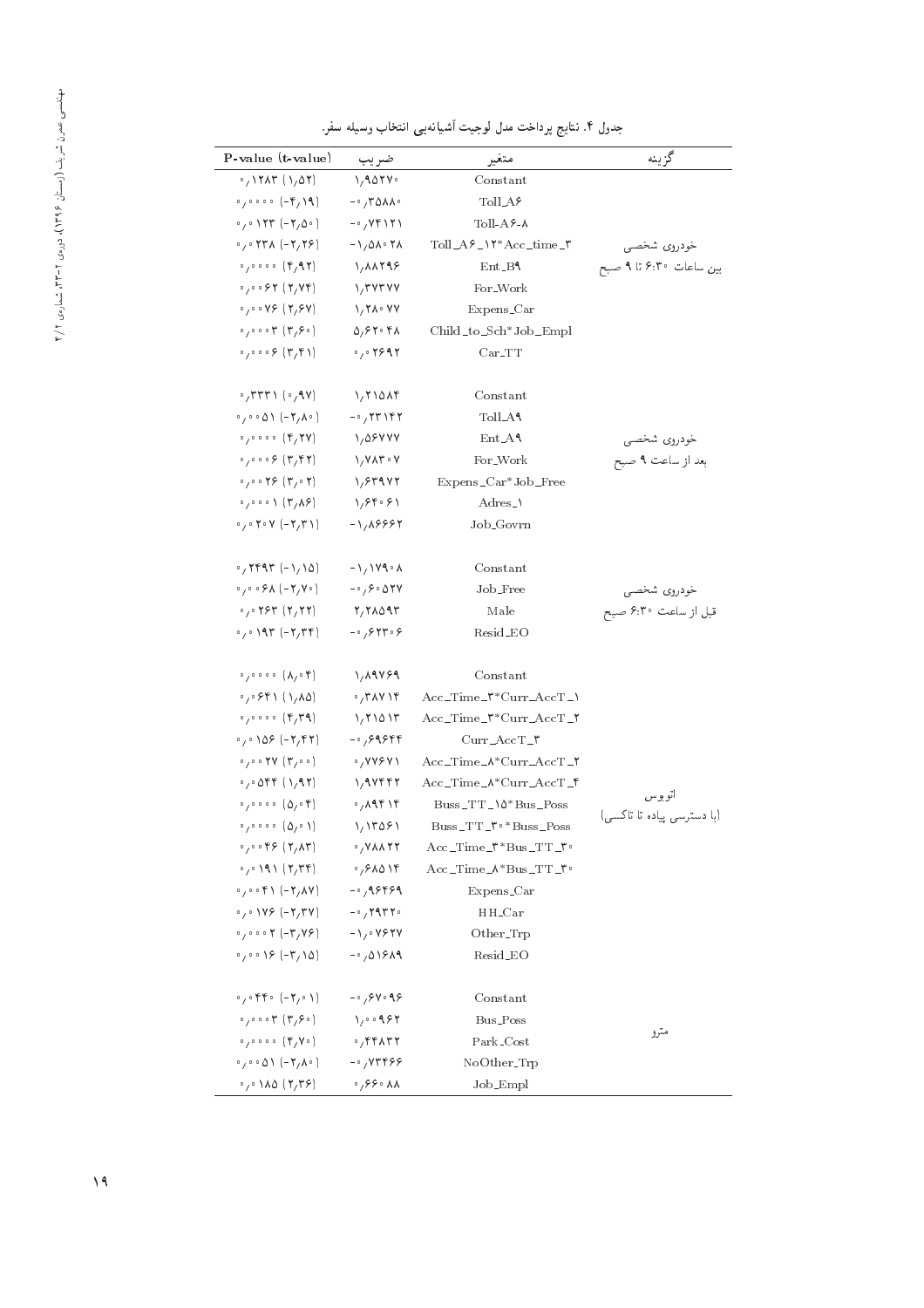|                                                 |                                                            | ادامه حدول ۴.                              |                    |
|-------------------------------------------------|------------------------------------------------------------|--------------------------------------------|--------------------|
| $P-value$ (t-value)                             | ضريب                                                       | متغير                                      | گزينه              |
| $0,04996(-7,09)$                                | $-1.0779A$                                                 | Constant                                   |                    |
| 0,091V(1,99)                                    | .5000                                                      | Adres <sub>2</sub>                         |                    |
| $0,0000(-\Delta/\Delta V)$                      | $-1,01999$                                                 | $Age \geq 70$                              | موتور              |
| $0,0,0,19$ $(1,95)$                             | .00997                                                     | NoOther_Trp                                |                    |
| $0,000 \text{ A}$ (- $7,90$ )                   | $-1.7991A$                                                 | Job_Empl                                   |                    |
| 0,0000 (9,97)                                   | 1,78999                                                    | Resid_Eo                                   |                    |
|                                                 | $\lambda_1 \cdot \lambda_2 \cdot \lambda_1$                | Edu < BS                                   |                    |
| $0,0000$ $(\Delta,0.7)$                         | $\lambda$ , $\gamma$ $\lambda$ $\Delta$ $\gamma$ $\lambda$ | Constant                                   |                    |
|                                                 | $\lambda$ , $\Gamma\Gamma \cdot \Delta Y$                  | Edu > BS                                   | تاكسى              |
| $0,0000$ (Y, AA)                                | .7.7.90                                                    | Park_Cost                                  |                    |
| $0,0000$ (Y, AV)                                | .79999                                                     | Bus_Poss                                   |                    |
| $0,000$ (-T, $(\mathcal{N})$ )                  | $-0.9$ $\Lambda$ $\Gamma$ $\Gamma$ $\Lambda$               | Male                                       |                    |
|                                                 |                                                            | خودروی شخصی در ساعات مشمول عوارض (خودروی   | Inclusive Value    |
| $0,0000$ ( $\uparrow$ , $\uparrow$ $\uparrow$ ) | .000000                                                    | شخصی بین ۴:۳۰ تا ۹ صبح و بعد ازساعت ۹ صبح) |                    |
| $0,0000$ ( $\uparrow$ , $\uparrow \uparrow$ )   | .70919                                                     | سایر گزینهها (۶ گزینه)                     | Parameter          |
|                                                 | $-19AY,1Y$                                                 | Log-Likelihood at Convergence              |                    |
|                                                 | $-11477,09$                                                | Log-Likelihood at Zero                     | شاخص های برازش مدل |
|                                                 | $\cdot$ , ۲۸                                               | McFadden Pseudo R-squared                  |                    |
|                                                 |                                                            |                                            |                    |

جدول ۵. اثر حاشیه یی اعمال سیاستهای پیشنهادی بهصورت مستقل، در انتخاب «گزینهی خودروی شخصی بین ساعات ۴:۳۰ تا ۹ صبح».

| کاهش سهم خودروی شخصبی<br>بین ساعات ۴۰: ۶ تا ۹ صبح |                                   | سطوح متغير    | متغير                                   |  |
|---------------------------------------------------|-----------------------------------|---------------|-----------------------------------------|--|
| نسبي (٪)                                          | مطلق                              |               |                                         |  |
| $\mathbf{r} \cdot \mathbf{r}$                     | $\cdot$ / ۱۶۲                     | ۴ هزار تومان  |                                         |  |
| 9A, 9                                             | $\cdot$ ,۳۷۱                      | ۸ هزار تومان  | دریافت عوارض تردد بعد از ساعت ۴ : ۴ صبح |  |
| $Y\Delta$ , $\epsilon$                            | $\circ$ , $\uparrow \circ \wedge$ | ۱۲ هزار تومان |                                         |  |
| $\mathsf{Y}\setminus\mathsf{Y}$                   | $\cdot$ , $\cdot$ \ ۲             | ۸ دقىقە       |                                         |  |
| $\Delta$ , $\circ$                                | $\cdot$ , $\cdot$ YV              | ۳ دقىقە       | فاصله ايستگاه اتوبوس تا محل كار         |  |
| $\Delta, \tau$                                    | $\cdot$ , $\cdot$ 19              | ۷۵٪           |                                         |  |
| $V, \tau$                                         | $\cdot$ , $\cdot$ rq              | 7.5           | كاهش زمان سفر اتوبوس                    |  |

 $(\circ /$  104  $\circ$  9 : 30 ) مسلم فقط 6 0 0 0 (004 = 0 104 /0 = 104 /0) کاهش میLیابد که نشان دهندهی کارایی پایین ترکیب دو سیاست ذکر شده است.

۴. سومین بستهی سیاستی اثرگذار درکاهش استفاده از خودروی شخصبی بین ساعات ۴ : ۶ تا ۹ صبح، دریافت عوارض تردد بعد از ساعت ۴ : ۳ صبح و قرار دادن تخفیف برای تردد بعد از ساعت ۹ صبیح است. با مقایسهی میزان تاثیردداری<br>- است میدان و ساخت و است و است است و ساخت و هم سیاست دریافت عوارض تردد بعد از ساعت ۴ : ۶ صبح بهصورت مستقل (جدول ۵) و میزان تأتیردداری این سیاست هندامی ده سیاست فرار دادن تخفیف<br>ا

نمونه، در صورتی که سیاست کاهش زمان سفر اتوبوس تا محل کار در سطح ۳۰٪ و سیاست دریافت عوارض تردد بعد از ساعت ۴ : ۶ صبح در سطح ۱۲ هزار تومان باشد، اعمال این سیاست ها با ۴٫۴٪ هم کاهندگی همراه است. در شکل ۲، با درنظرگرفتن شیب رویه در سطوح مشخصی از قیمت عوارض، مشاهده می شود ZQ=wa u=R}tV}=Ri= =@ 'Tw@wD= QiU u=tRVy=m CU=}U |Q=PoQ}F -=D u=R}t xm تردد كاهش مى يابد؛ با توجه به جدول ۶ نيز ملاحظه مى شود در صورتى كه عوارض تردد بعد از ساعت ۴ : ۶ صبح برابر با ۱۲ هزار تومان باشد، با تغییر در سیاست کاهش زمان سفر اتوبوس از ۱۵٪ به ۳۰٪، سهم گزینهی خودروی شخصی بین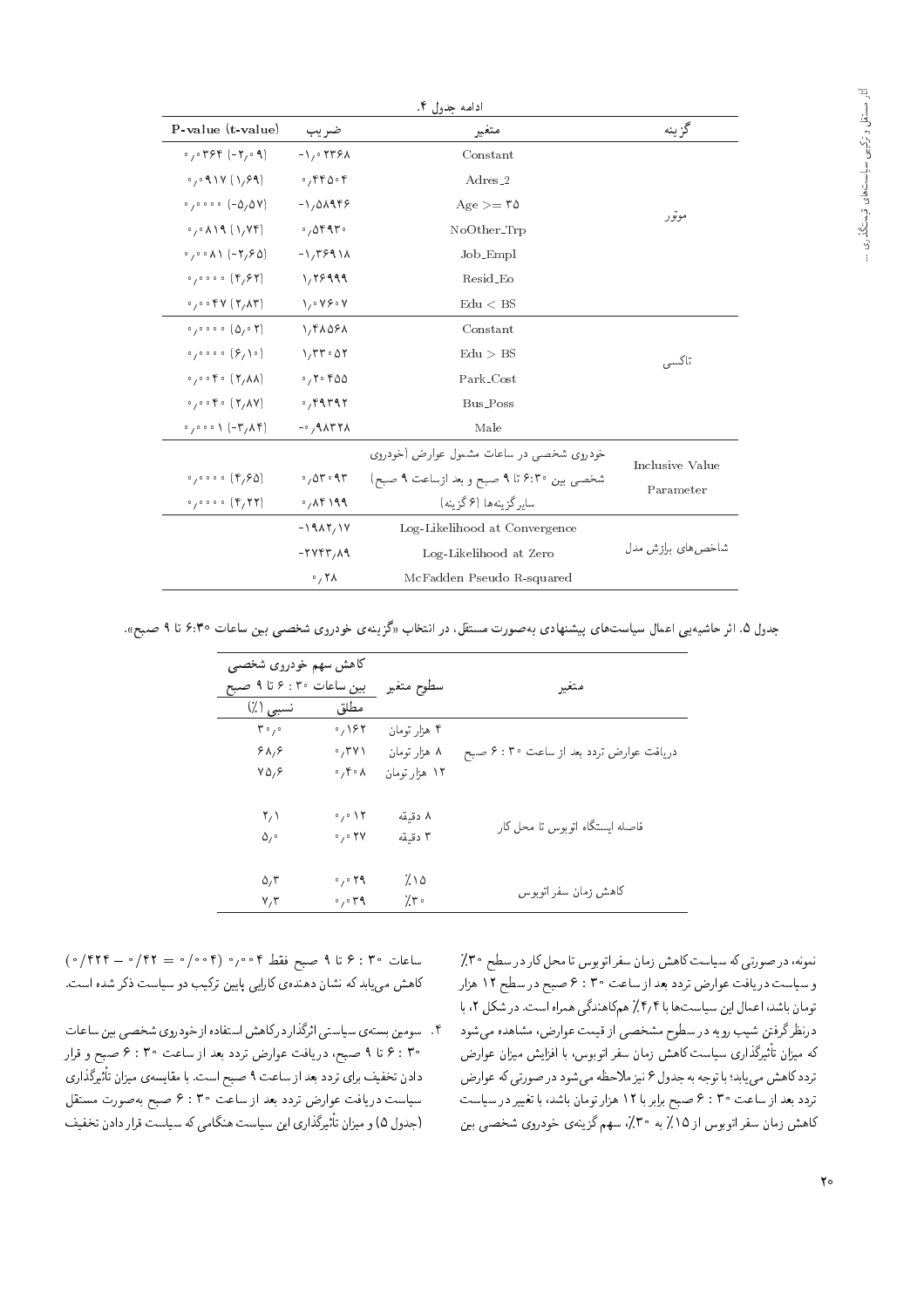| کاهش سهم خودروی شخصی                   |                                              |               |                                                         |
|----------------------------------------|----------------------------------------------|---------------|---------------------------------------------------------|
| بین ساعات ۴۰: ۶ تا ۹ صبح               |                                              | سطوح متغير    | متغير                                                   |
| نسبي (٪)                               | مطلق                                         |               |                                                         |
| $\mathbf{r} \mathbf{r}$ , $\mathbf{q}$ | $\phi$ / $\lambda\lambda$                    | ۴ هزار تومان  |                                                         |
| $V \setminus f$                        | $\cdot$ , $\mathsf{r}$ $\wedge$              | ۸ هزار تومان  | ۱۵٪ کاهش زمان سفر اتوبوس و عوارض تردد                   |
| $YY/\lambda$                           | $\cdot$ , $\mathsf{r}$ $\mathsf{r}$          | ۱۲ هزار تومان | بعد از ساعت ۴۰٪ صبح                                     |
| ۳۶٫۶                                   | $\frac{1}{2}$ 197                            | ۴ هزار تومان  |                                                         |
| VT/7                                   | $\cdot$ , ۳۹ $\cdot$                         | ۸ هزار تومان  | ۳۰٪ کاهش زمان سفر اتوبوس و عوارض تردد                   |
| $V \wedge_{1} \Delta$                  | $\cdot$ , $\mathsf{FT}$                      | ۱۲ هزار تومان | بعد از ساعت ۴: ۴ صبح                                    |
| ۳۹٫۹                                   | $\cdot$ , $\vee$ Yr                          | ۴ هزار تومان  |                                                         |
| ۶۹٬۷                                   | $\cdot$ , $\mathsf{r}$ vv                    | ۸ هزار تومان  | فاصلهى ايستگاه تا محل كار ۸ دقيقه و عوارض               |
| $Y$ ۶٫۴                                | $\cdot$ / ۴۱۳                                | ۱۲ هزار تومان | بعد از ساعت ۴: ۶ صبح                                    |
| ۳۴٫۵                                   | $\cdot$ , $\lambda$ V                        | ۴ هزار تومان  |                                                         |
| $Y \setminus Y$                        | $\cdot$ , $\mathsf{r}$ $\wedge \mathsf{r}$   | ۸ هزار تومان  | فاصلهى ايستگاه اتوبوس تا محل كار ۳ دقيقه و              |
| ۹۰٫۶                                   | $\cdot$ , ۴۸۹                                | ۱۲ هزار تومان | عوارض تردد بعد از ساعت ۴: ۶ صبح                         |
| $\mathsf{r}_{\lambda}$                 | $\cdot$ , 191                                | ۴ هزار تومان  |                                                         |
| $\mathsf{v}\cdot\mathsf{y}\mathsf{r}$  | $\cdot$ , $\mathsf{r}$ va                    | ۸ هزار تومان  | ۲۵٪ تخفیف برای تردد بعد از ساعت ۹ صبح و                 |
| VV, 9                                  | $\cdot$ , $\mathfrak{f} \wedge \mathfrak{f}$ | ۱۲ هزار تومان | عوارض تردد بعد از ساعت ۴: ۶ صبح                         |
| ۳۲٫۳                                   | $\cdot$ , ۱۷۴                                | ۴ هزار تومان  |                                                         |
| VT/T                                   | $\cdot$ , $\mathsf{r}\, \mathsf{q}\, \cdot$  | ۸ هزار تومان  | ۵۰٪ تخفیف برای تردد بعد از ساعت ۹ صبح و                 |
| ۷۹,۵                                   | $\cdot$ , ۴۲۹                                | ۱۲ هزار تومان | عوارض تردد بعد از ساعت ۴ : ۶ صبح                        |
| $\lambda/$ $\lambda$                   | $\circ$ , $\circ$ $\uparrow \uparrow$        | ۸ دقیقه       |                                                         |
| ۱۱٬۶                                   | $\mathfrak{g}_{\gamma}$ , $\mathfrak{F}$     | ٣ دقيقه       | ۱۵٪ کاهش زمان سفر اتوبوس و فاصلهی<br>ایستگاه تا محل کار |
| ۲۱٫۰                                   | $\cdot$ / $\vee$                             | ۸ دقیقه       | ۳۰٪ کاهش زمان سفر اتوبوس و فاصلهی                       |
| ۲۷٬۴                                   | $\cdot$ , ۱۴۸                                | ۳ دقیقه       | ایستگاه تا محل کار                                      |
|                                        |                                              |               |                                                         |



شکل ۲. تاثیر ترکیبی سیاستهای دریافت عوارض تردد بعد از ساعت ۳۰ : ۶<br>سرمایی ب صبح و کاهش زمان سفر اتوبوس، در کاهش سهم خودروی شخصبی بین ساعات  $\mathcal{R}$  : ۶ تا ۹ صبح:

برای تردد بعد از ساعت ۹ نیز درکنار آن اعمال شود (جدول ۶)، مشاهده می شود اعمال سیاست قرار دادن تخفیف برای تردد بعد از ساعت ۹، در بیشترین حالت مى تواند احتمال استفاده از خودروى شخصى بين ساعات ۴ : ۶ تا ۹ صبح را (۳/۹ ـ ۷۵/۶ ــ ۷۹/۵) کاهش دهدکه مربوط به سطوح ۱۲ هزار تومان و '9Ca=UR=Oa@OOQD|=Q@h}iND uO=OQ=QkCU=}U Q}F -=D uOw@ lOv= "CU= 50 می تواند ناشبی از الزام آور بودن نسببی زمان رسیدن به مقصد در سفرهای شغلبی باشد.

۵. أخرين بستهى سياستى اثرگذار در كاهش استفاده از خودروى شخصى بين ساعات ٩٠ : ۶ تا ٩ صبح، اعمال همزمان سياستهاي تشويقي بهبود سيستم اتوبوس رانی است. اعمال این بستهی سیاستی در بالاترین سطوح آن (کاهش فاصلهى ايستگاه اتوبوس تا محل كار به ۳ دقيقه و °۳٪ كاهش در زمان سفر اتوبوس ها)، می تواند سهم گزینهی خودروی شخصی بین ساعات °C : ۶ تا ۲ صبح را ۲۷٫۲٪ کاهش دهد. همانطور که مشاهده میشود، تاتیر بستهی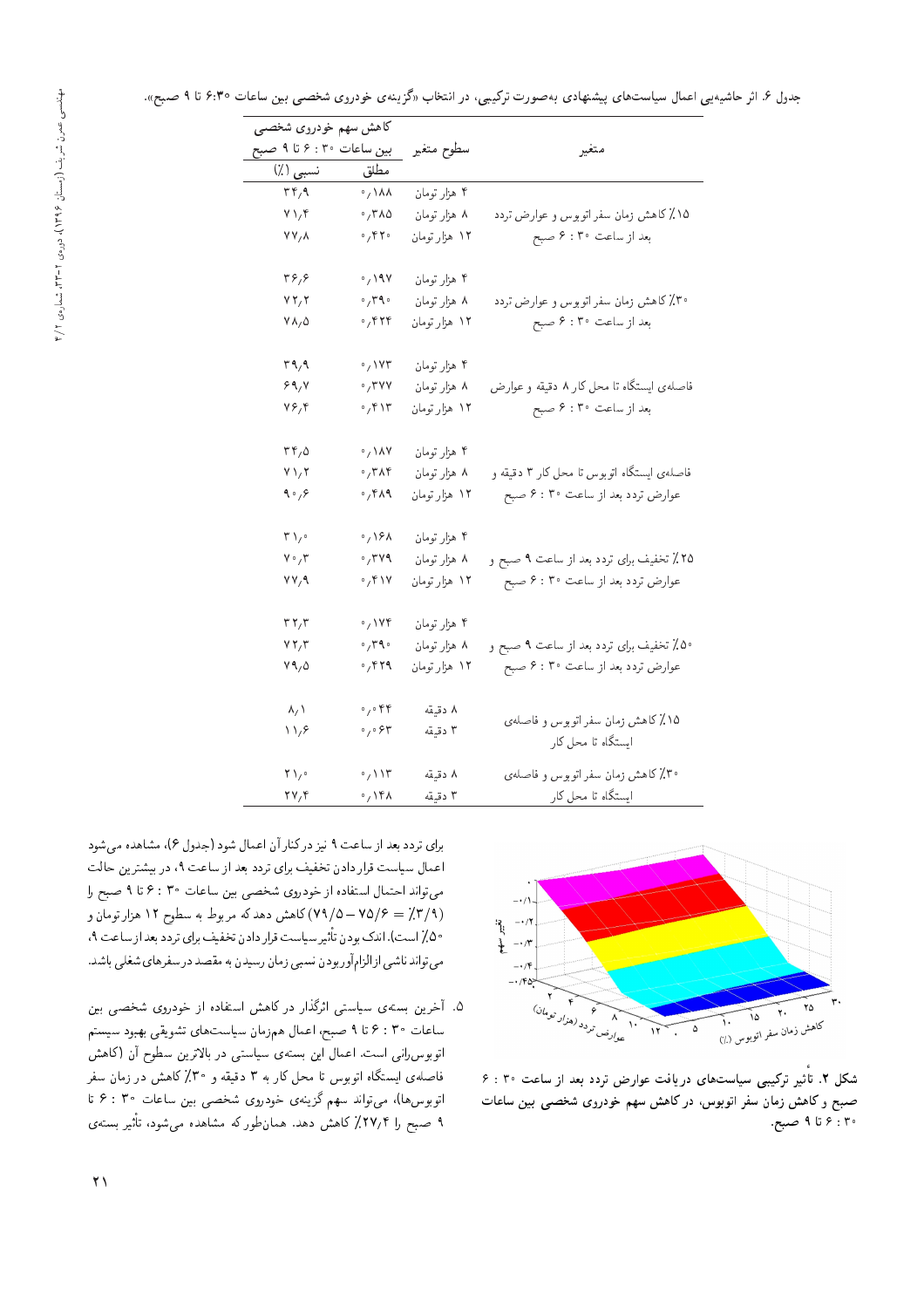سیاستی ذکر شده بسیارکمتراز بستههای سیاستی قبلی است که این امر ناشی از<br>نبود سیاست دریافت عوارض تردد در بستهی مذکور است. ضمناً، با مقایسهی نبود سیاست دریافت عوارض تردد در بستهی مددور است. ضمنا، با مقایسهی<br>مسئل استفاده میشود و است جدول های تا و 7 مساهده می سود ته سیاست های این بسته با یکدیگر هم افزایی<br>این دد مدد: ساختان استان می توانید و ساختان دارند (١٥/١٪ همافزايي درسطوح ٣٠٪ و ٣ دقيقه).

# ۶. نتیجهگیری و پیشنهادها

با توجه به کمبود پژوهش های انجام شده در زمینهی اثرسنجی بستههای سیاستی مدیریت تقاضای حمل و نقل در شهر تهران، در پژوهش حاضر سیاست قیمتگذاری<br>تراکم با عوارض متغیر نسبت به وقت از روز، بهعنوان سیاست مدیریتی دفعی درکنار برا تم با عوارض منغیر سنیت به وقت از روز، به عنوان سیاست مدیریتی دفعی در تنار<br>سال میسیسیسیسی سیاست های سنویقی بهبود سیستم انوبوس رانی ااز طریق اعمال دو سیاست تاهس<br>ساحت ایران زمان سفر با انوبوس و داهس قاصدهی ایستداه انوبوس با محل کارا)، مطالعه سده<br>احتماد است است. جهت بررسی تاتیر متغیر بودن عوارض نسبت به وقت از روز در تحلیلها، از<br>است. حمایت است: نسبت است سیاست «قرار دادن تخفیف برای تردد بعد از ساعت ۹ صبح» استفاده و سیاست های یاد شده بهعنوان جایگزین برای طرح زوج ــ فرد شهر تهران در نظر گرفته شد.<br>براساس پرسش:امهی تهیه شده با استفاده از روش رجحان بیان شده و مصاحبه

براساس پرسس نامهی بهیه سده با استفاده از روس رجحان بیان سده و مصاحبه<br>دی بنیاب داراید با ۱۱۱ نفر از ساعلان محدودهی زوج ـ قرد، مدل نوجیت اسیانهیی اسحاب سیوهی<br>مسیح این مدین است استان افراد ساله سفر ساخته سد. با محاسبهی ایراب خاسیهیی سیاست های پیستهادی از طریق<br>. سبیهسازی سار یوهای مربیط، ایراب مستقل و برلیبی سیاست های موردنظر در تغییر<br>گ سهم گزینهی خودروی شخصی در ساعات اوج صبح (در پژوهش حاضر، ساعت  $\cdot$ ۳ × تا ۹ صبح) ارزیابی شد. بررسی اثرات مستقل سیاستها نشان داد که سیاست قیمتگذاری تراکم بعد از ساعت ۴۰ : ۶ صبح، تاثیرگذارترین سیاست در<br>کار دست گرمینی میشدند و میشدند با کاهش سهم گزینهی خودروی شخصی در بازهی زمانی ۴ : ۶ تا ۹ صبح است. ہمچنین، تأثیر سیاست کاہش زمان سفر اتوبوس، تقریباً لخ سیاست کاہش فاصلہی<br>۔

ایستگاه آنوبوس با محل کار بوده است. بررسی آنژات برگیبی سیاستگاه نیز ستان داد<br>سرایه گذاری ته ابرتداربرین بسته ی سیاستی در ناهش استفاده از خودروی سخصتی بین ساعات<br>سوم ماره و ۴ : ۶ تا ۹ صبح، دريافت عوارض تردد با نرخ ١٢ هزار تومان بعد از ساعت .<br>۴ : ۶ صبح وكاهش فاصلهى ايستگاه اتوبوس تا محل كار به ۳ دقيقه است که موجب میشود احتمال انتخاب گزینهی خودروی شخصی در ساعات ۴: ۶ تا ۹ صبح، حدود ۴۹٫° کاهش پیدا کند و در سطوح ذکر شده، اعمال همزمان دو سیاست مذکور حدود ۱۰٪ همافزایی ایجاد میکند. همچنین، مشاهده شد که استفاده از سیاست کاهش زمان سفر اتوبوس درکنار سیاست دریافت عوارض تردد بعد از ساعت ۴ : ۶ صبح، كارايي كمي دارد.

انتخاب بیان شدهی رانندگان خودروی شخصی مبنی بر تغییر وسیلهی سفر، با<br>فرض عدم تغییر سایر عوامل مؤثر در مطلوبیت گزینهها بوده است. بنابراین، با افزودن درص عدم تعییر سایر عوامل موثر در مصوبیت درینه ها بوده است. بنابراین، با افزودن<br>-ا<sup>ه</sup> ازدر از دارای سایل میکند که از کار میده به بین است باید نیمه در تاثیر ازدحام داخل وسایل حمل و نقل همکانی و همچنین تعییرات زمان سفر خودروی<br>میدند: سیاست با است گریند است و استاد و است سخصی در نابع مطلوبیت نزیمهای مرتبط، علاوه بر امکان پیس بینی دفیق را اراب<br>استان R}v =Q |YNW |wQOwN =@ QiU u=tR VRQ= u=wD|t '=yCU=}U R= l} Qy |r=tDL= برآورد کرد. یکی از دلایل عمده یی که در پژوهش حاضر، گزینهی پارک ــ سوار مورد استقبال پاسخدهندگان واقع نشد (با سهمی کمتر از ۱٫۵٪ در انتخابهای افراد). نبود مکان های امن و ارزان برای پارک خودرو در خارج از محدوده یزوج ـ فرد بوده است. اضافه کردن سیاست ایجاد پارک -سوار در خارج از محدودهی زوج ـ<br>فرد، یکمی دیگر از توسعههایی است که می;توان برای یژوهش حاضر در نظر گرفت. "CiQo Q\_v QO Q[=L VywSB |=Q@ u=wD|t xm CU= |}=yxaUwD R= Qo}O |m} 'OQi همچنین در پژوهس خاصر مساهده سد که فراردادن نخفیف برای غوارض بعد از<br>با به هموانه حال این نامی کاربر با به الموانستان بیر قابل ملاحظهیی در ناهس احتمال اسحاب خودروی سخصی بین<br>مصطرف المصدر المصدر المسافر المصدر المستقل ساعت ۹، تأثير قابل ملاحظهيى دركاهش احتمال انتخاب خودروى شخصى بين ناسی از الزاماور بودن نسبی زمان<br>-ساعات ۴۰ تا ۹ صبح ندارد؛ که احتمالا<br>مساحلت رسیدن به مقصد در سفرهای شغلی است. از این رو، بررسی تاتیر سیاستهای<br>استان بودن ایران استفاده شده در مطالعه، حاضر براى سفرهاى غيراجبارى (مانند سفرهاى خريد يا تفریح) می تواند توسعهی دیگری برای یژوهش حاضر باشد.

15. full information maximum likelihood (FIML)

#### منابع (References)

- 1. Larson, R.C. and Sasanuma, K. \Urban vehicle congestion pricing: A review", J. Ind. Syst. Eng.,  $3(4)$ , pp. 227-242 (2010).
- 2. Clegg, R.G. and Clune, A.J. "MUSIC project: Urban traffic control for traffic demand management", Transp. *Res. Rec.*, **1682**, pp. 55-61 (1999).
- 3. Rotaris, L., Danielis, R., Marcucci, E. and Massiani, J. \The urban road pricing scheme to curb pollution in Milan, Italy: description, impacts and preliminary costbenefit analysis assessment", Transp. Res. Part Policy *Pract.*,  $44(5)$ , pp. 359-375 (2010).
- 4. Li, Z. and Hensher, D.A. \Congestion charging and car use: A review of stated preference and opinion stud-
- 1. traffic congestion
- 2. Texas transportation institute
- x. میزان تأخیر از مقایسه ی زمان سفر با زمان سفر در حالت حریان آزاد بهدست آمده ا ست.

پانوشتها

- 4. transportation demand management
- 5. congestion pricing
- 6. revealed preference
- 7. stated preference
- 8. nested logit model 9. dynamic pricing
- 10. static pricing
- 
- 11. probit, tobit, regression, multinomial logit (MNL), mixed multinomial logit (MMNL)
- 12. value of travel time saving (VTTS), often abbreviated as value of time (VOT)
- 13. travel time variability
- 14. categorical data